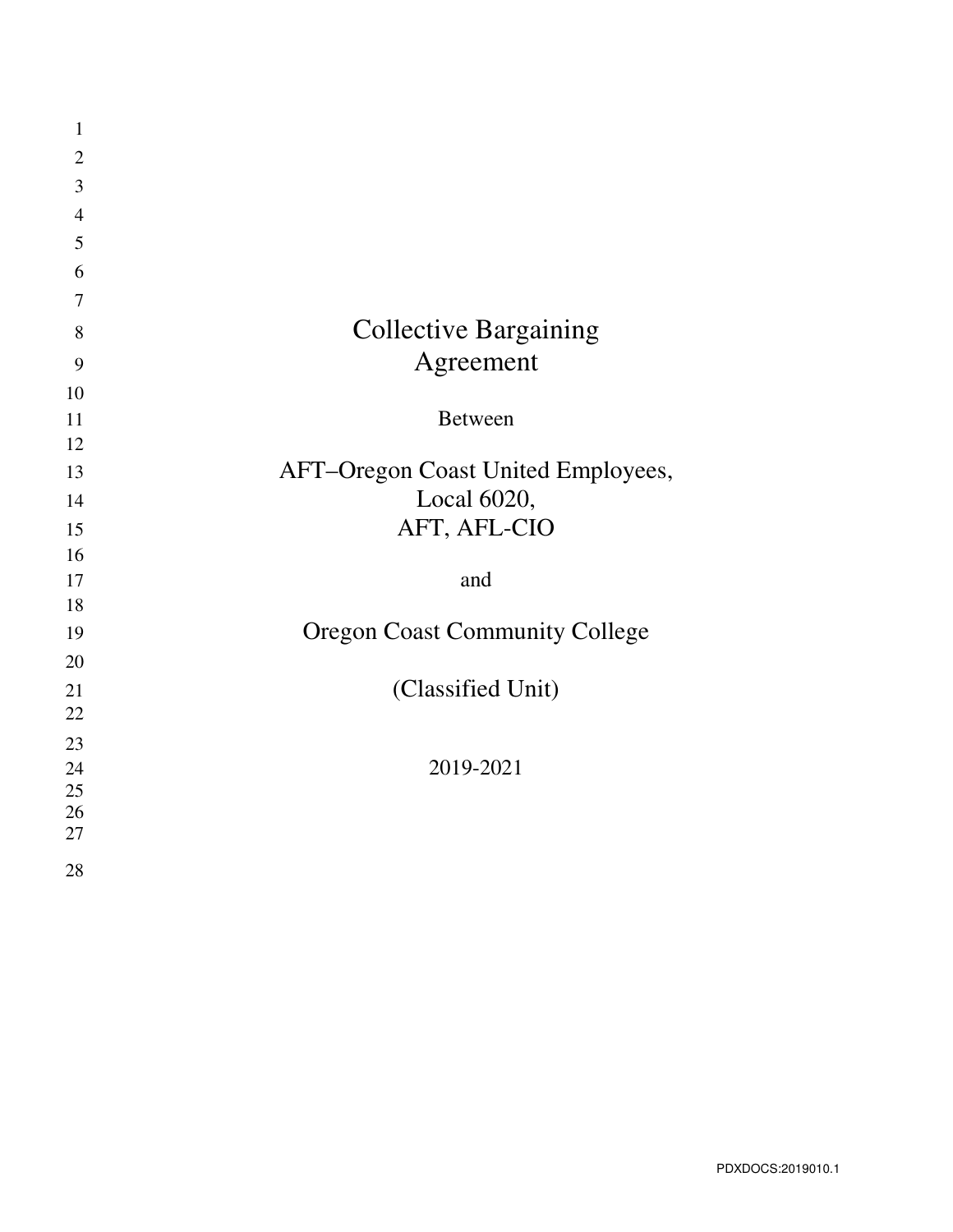| 29 | <b>TABLE OF CONTENTS</b> |  |
|----|--------------------------|--|
| 30 |                          |  |
| 31 |                          |  |
| 32 |                          |  |
| 33 |                          |  |
| 34 |                          |  |
| 35 |                          |  |
| 36 |                          |  |
| 37 |                          |  |
| 38 |                          |  |
| 39 |                          |  |
| 40 |                          |  |
| 41 |                          |  |
| 42 |                          |  |
| 43 |                          |  |
| 44 |                          |  |
| 45 |                          |  |
| 46 |                          |  |
| 47 |                          |  |
| 48 |                          |  |
| 49 |                          |  |
| 50 |                          |  |
| 51 |                          |  |
| 52 |                          |  |
| 53 |                          |  |
| 54 |                          |  |
| 55 |                          |  |
| 56 |                          |  |
| 57 |                          |  |
| 58 |                          |  |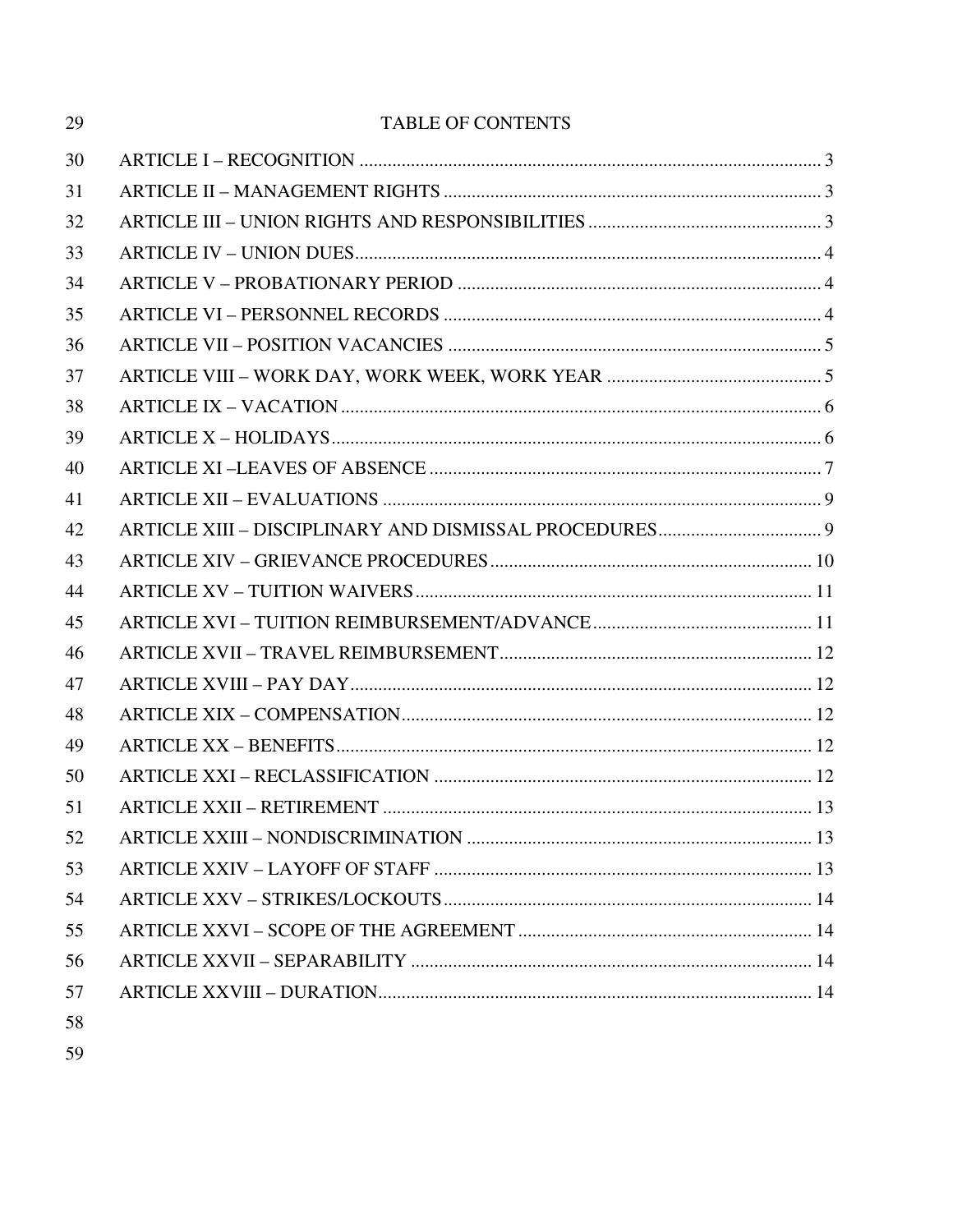- 60 This Agreement is made and entered into by and between Oregon Coast Community College,
- 61 hereinafter referred to as the College, and AFT-Oregon Coast United Employees, Local 6020, AFT,
- 62 AFL-CIO, hereinafter referred to as the Union, for itself and on behalf of the employees in the
- 63 bargaining unit described herein.
- 

# 64 **ARTICLE I – RECOGNITION**

65 The College recognizes the Union as the sole and exclusive bargaining representative for all part-time

66 and full-time non-faculty employees of the employer, excluding managers, supervisors, confidential

67 employees as defined by ORS 243.650, casual employees as defined in the Memorandum of 68 Understanding, attached as Appendix B, and instructors of non-credit, non-transferable community

- 69 education courses, as determined by the Employment Relations Board on May 6, 2013, Case No. CC-
- 70 002-13.
- 

# 71 **ARTICLE II – MANAGEMENT RIGHTS**

72 Subject to the provisions of this Agreement, the College has the full right and authority to manage and

73 administer the College and its employees. This includes, but is not limited to, establishment and

74 management of properties, resources, and facilities; determination of the administrative organization;<br>75 determination of financial policies of the College, the appointment, direction, evaluation, discipline,

determination of financial policies of the College, the appointment, direction, evaluation, discipline,

76 and supervision of employees; the right to determine educational courses and programs, curriculum,

77 and services of the College; and the number and location of job positions required.

78 Nothing in the Agreement shall limit in any way the College's right to contract or subcontract work,

79 nor shall it require the College to bargain such decisions with the Union, nor shall it require the

80 College to continue in existence any of its present courses or programs in their present form and /or

81 location or on any other such basis. This provision, however, does not limit the Union's right to bargain

- 82 the impact of such decisions.
- 

# 83 **ARTICLE III – UNION RIGHTS AND RESPONSIBILITIES**

84 *3.1 Information* 

85 After a unit member is hired, the College will provide the Union with the employee's name, date of

86 hire, job title, FTE appointment, College contact information (email, office number, phone extension) 87 and personal contact information (address, phone number(s), email).

88 The Union will annually provide the College with a list of its officers and representatives. A Union 89 point of contact will also be designated for receipt of College communications.

- 90
- 91 The College will abide by any law regarding Union officer access to new employees.
- 92

93 *3.2 Communications* 

- 94 The College agrees to allow the Union reasonable use of College internal mail service, and college 95 mailboxes for official union business.
- 96 The College will designate two spaces at the Central Campus for bulletin boards, purchased by the
- 97 Union at the Union's expense and installed by the College.
- 98 *3.3 Facilities*
- 99 The Union may use College facilities such as classrooms or meeting rooms for official Union business
- 100 at no cost provided it abides by any facility usage policies.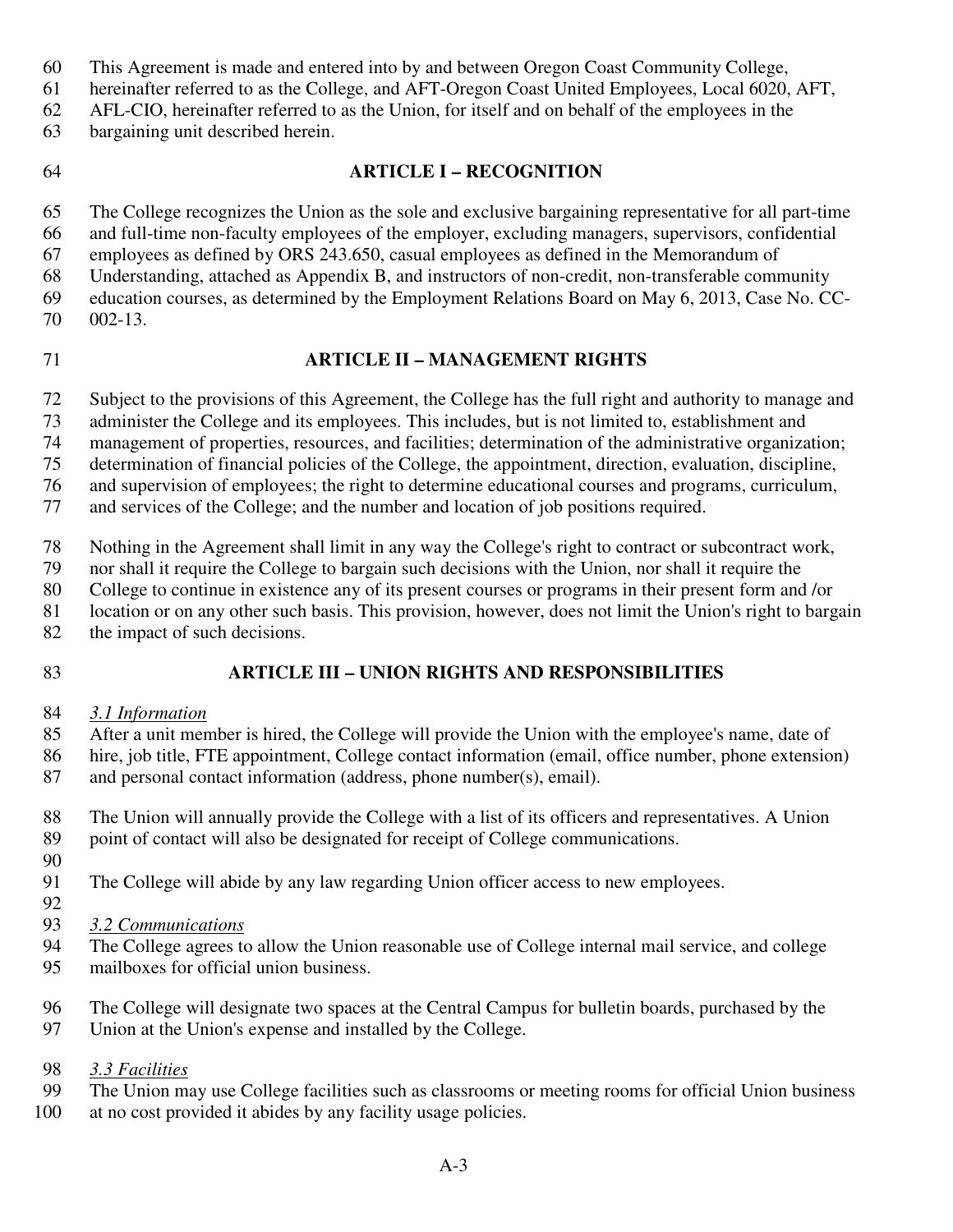- 101 *3.4 Union Access*
- 102 Representatives of the Union or any of its affiliates shall have reasonable access to all bargaining unit
- 103 work areas for the purposes of administering this agreement, provided that such access does not

104 interfere with the normal business of the College.

- 105 Union representatives who are not employees of the College must notify the College President or
- 106 his/her designee at least twenty-four (24) hours in advance before visiting College facilities for the
- 107 purposes of administering this agreement.
- 108 *3.5 Equipment*
- 109 Union representatives will have the same access to equipment available to the public, such as copiers
- 110 or computers. The College will issue the Union a copier code for use of publicly available copiers,
- 111 which the Union may use to make a reasonable number of copies, not to exceed 200 in a calendar year.
- 112
- 113 *3.6 Release time*
- 114 Union representatives shall be allowed reasonable release time for representational meetings and duties
- 115 required for contract administration.
- 116 The Union officers or designees shall be allowed up to three days total per fiscal year paid release time
- 117 to attend Union sponsored meetings, conferences, conventions or trainings. The Union agrees to
- 118 reimburse the College for the related payroll costs for those days.
- 119 120 Release time shall be scheduled with the immediate supervisor with consideration for the operational
- 121 needs of the College.
- 

### 122 **ARTICLE IV – UNION DUES**

- 123 The College shall deduct monthly Union dues from the paycheck of each bargaining unit member who
- 124 submits a written authorization for such deduction. The Union shall specify in writing at least ten (10)
- 125 days prior to the end of the month names of new members, a copy of the dues deduction authorization

126 for each new member, and the dollar and /or the percentage deduction to be applied from the paycheck

- 127 each month.
- 128 The College shall remit to the Union the deductions made pursuant to this article together with the
- 129 names of the employees for whom the deductions were made and the amounts deducted for each
- 130 within ten (10) days from the payday on which the deductions were made.
- 131
- 132 The Union agrees to indemnify and hold the College harmless from any and all claims relating to any
- 133 deduction made pursuant to this article.
- 

#### 134 **ARTICLE V – PROBATIONARY PERIOD**

- 135 Upon hire, every employee covered by this agreement shall serve a probationary period of 90 days.
- 136 The College may extend the probationary period up to an additional ninety-days for any reason it
- 137 determines warrants such an extension. Employees and the Union shall be notified upon the
- 138 completion of the probationary period.
- 

#### 139 **ARTICLE VI – PERSONNEL RECORDS**

140 An official personnel file shall be maintained by the Office of Human Resources. The file shall contain 141 copies of evaluations, commendations, letters, or other materials deemed appropriate by the College.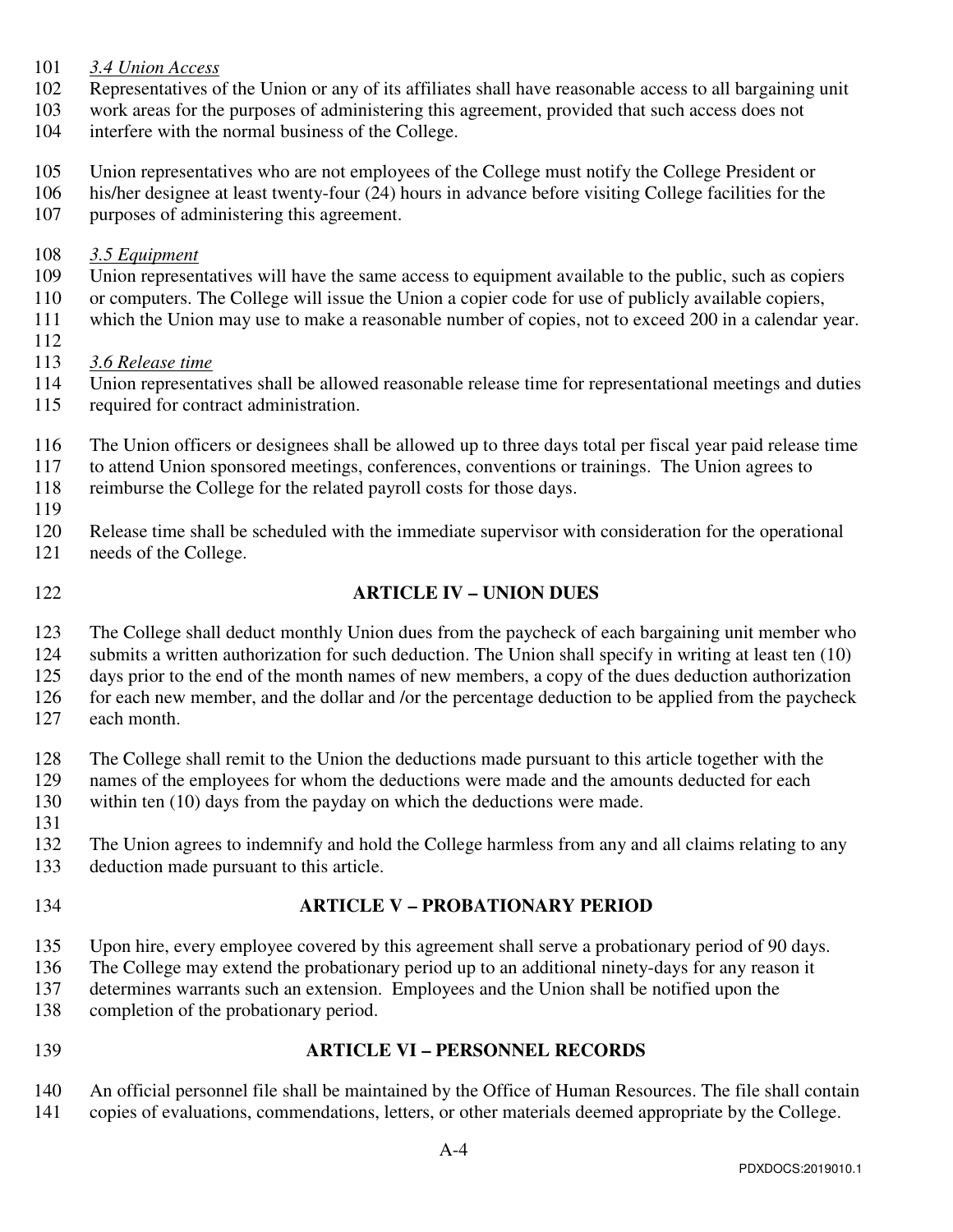- 142 Employees may inspect their personnel file during regular office hours after providing at least one
- 143 workday's notice to the Office of Human Resources. A representative of the Union can review an
- 144 employee's personnel file after receiving a written, signed authorization from the employee authorizing
- 145 such review. Employees may receive copies of materials in their personnel files at the unit member's
- 146 cost, which will be no more than the amount reasonably calculated to cover the actual cost of providing 147 the service.
- 148
- 149 An employee shall have the right to place a written statement of explanation or rebuttal to any material
- 150 placed in his or her file. Disciplinary documents shall be signed or initialed by the employee before
- 151 placement in the personnel file, indicating the material has been read. In the event that the employee 152 refuses to sign, such will be noted on the document(s) and the document(s) will be placed in the
- 153 personnel file.
- 

# 154 **ARTICLE VII – POSITION VACANCIES**

- 155 All College employment opportunities are posted on the Employment Opportunities page of the
- 156 College website and are available within the Paycom employee portal.
- 157 Applications from College employees will be subject to the same screening process as outside
- 158 applicants. In the formal recruitment process, preference will be given to a qualified employee of the
- 159 College when he/she is a finalist for a position and when all of the finalists present equal qualifications
- 160 at the conclusion of any interviews.
- 

# 161 **ARTICLE VIII – WORKDAY, WORK WEEK, WORK YEAR**

- 162 *8.1 Work Week*
- 163 The Oregon Coast Community College work week is established as 12:00 a.m. Sunday through 11:59
- 164 p.m. Saturday.
- 165
- 166 *8.2 Workday*
- 167 The standard full-time workday at Oregon Coast Community College is eight (8) hours and the regular
- 168 work week is forty (40) hours. The College retains discretion to set schedules according to the needs of
- 169 the College, including, without limitation, determining the days on which the College is open or 170 closed.
- 171
- 172 *8.3 Flexible Schedule*
- 173 A unit member may request an alternate work schedule. The schedule must be requested in writing and
- 174 approved by the appropriate supervisor. Nothing in this paragraph precludes the College from setting
- 175 schedules according to the need of the College. No grievance may be submitted concerning a
- 176 determination concerning a requested flexible schedule.
- 177
- 178 *8.4 Breaks and Meal Periods*
- 179 Employees will receive break and meal periods at or greater than the minimum prescribed schedule 180 under regulations of the Oregon Bureau of Labor and Industries.
- 181
- 182 *8.5 Schedule Changes*
- 183 When the College determines it is necessary to make a schedule change that affects all unit members
- 184 for a period of greater than two calendar months, it will strive to provide employees at least forty-five
- 185 (45) days' notice.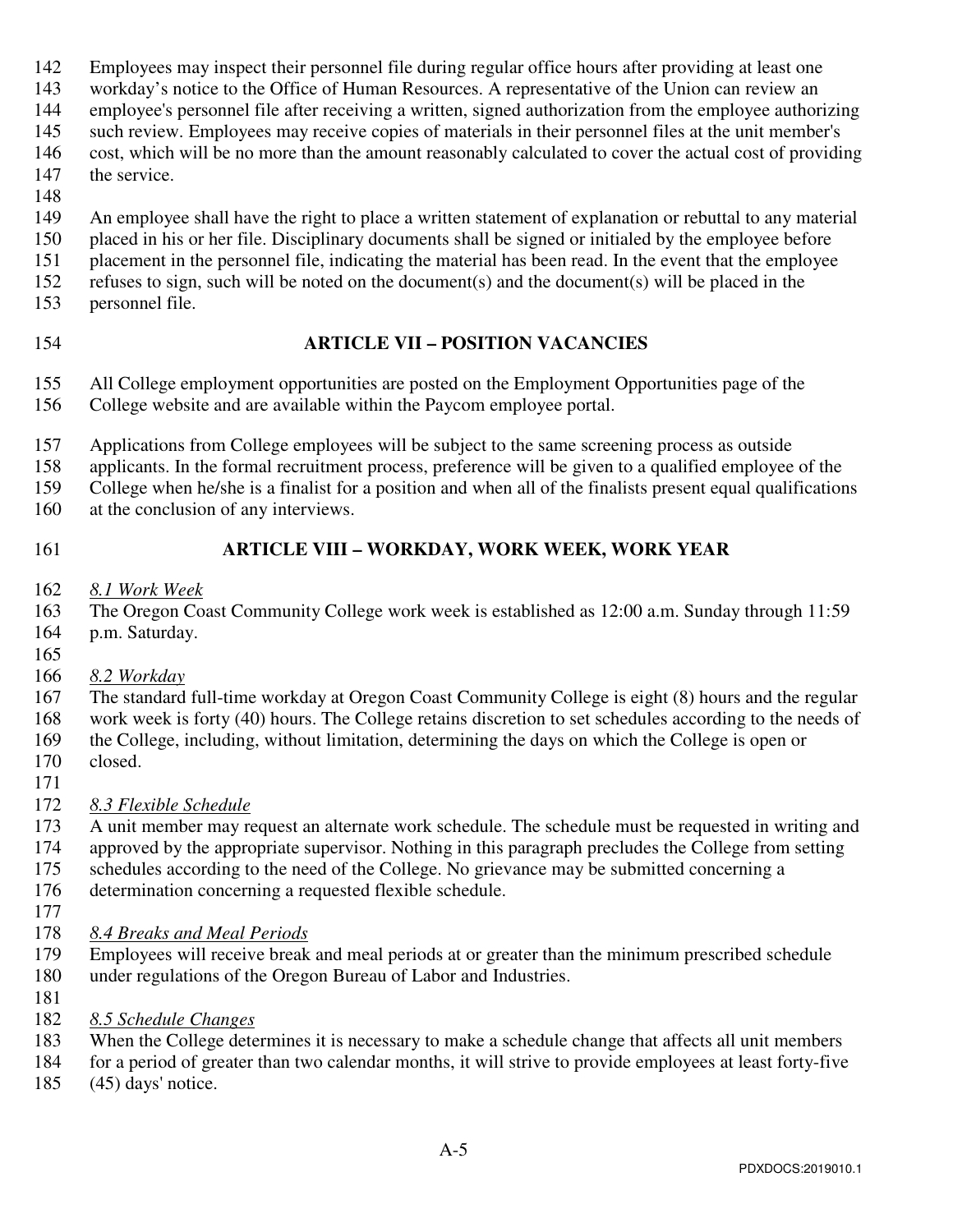### 186 **ARTICLE IX – VACATION**

187 A. Full-time employees shall accrue vacation hours at the following rates:

| During this period:      | Days of Vacation | Vacation Accrued per month |
|--------------------------|------------------|----------------------------|
| $\vert$ 0-36 months      |                  | 8 hours per month          |
| $\frac{37-84}{ }$ months |                  | 12 hours per month         |
| 85 months or longer      | 24               | 16 hours per month         |

188

191

- 189 B. Part-time employees shall have their vacation accrual pro-rated according to the percentage of FTE 190 they work.
- 192 C. Vacation accrual shall apply only during months in which the employee is in a paid status (either 193 actively at work or on approved paid sick or vacation leave) for more than half the working days of 194 that month.
- 195 D. Vacation leave must be scheduled in advance and must have supervisory approval. Vacation leave 196 shall be granted or denied based on the operational requirements of the department. 197
- 198 E. Vacation hours may accrue to a maximum of 160 hours, which will be paid out at the termination 199 of employment. Employees must use any excess vacation hours within 30 days of reaching 200 maximum accrual.
- 201 F. Upon termination, resignation, or a reduction in work hours which affects eligibility for vacation 202 accrual, employees shall receive cash compensation for unused vacation hours up to the maximum 203 accrual. If the employee is terminated during the probation period, the employee shall not be 204 eligible to receive any compensation time for accrued vacation time.
- 206 G. In the event of an employee's death, all monies due for accumulated but unused vacation shall be 207 paid to the decedent's estate.
- 

205

### 208 **ARTICLE X – HOLIDAYS**

- 209 A. Oregon Coast Community College recognizes the following holidays:
- 210 Labor Day
- 211 Veteran's Day
- 212 Thanksgiving Day
- 213 Day after Thanksgiving
- 214 Day before Christmas
- 215 Christmas Day
- 216 New Year's Eve Day
- 217 New Year's Day
- 218 Martin Luther King Day
- 219 President's Day
- 220 Memorial Day
- 221 Independence Day
- 223 B. For each year of the contract, the College also recognizes as holidays under this section, the days 224 between Christmas Day and New Year's Eve Day.

225

222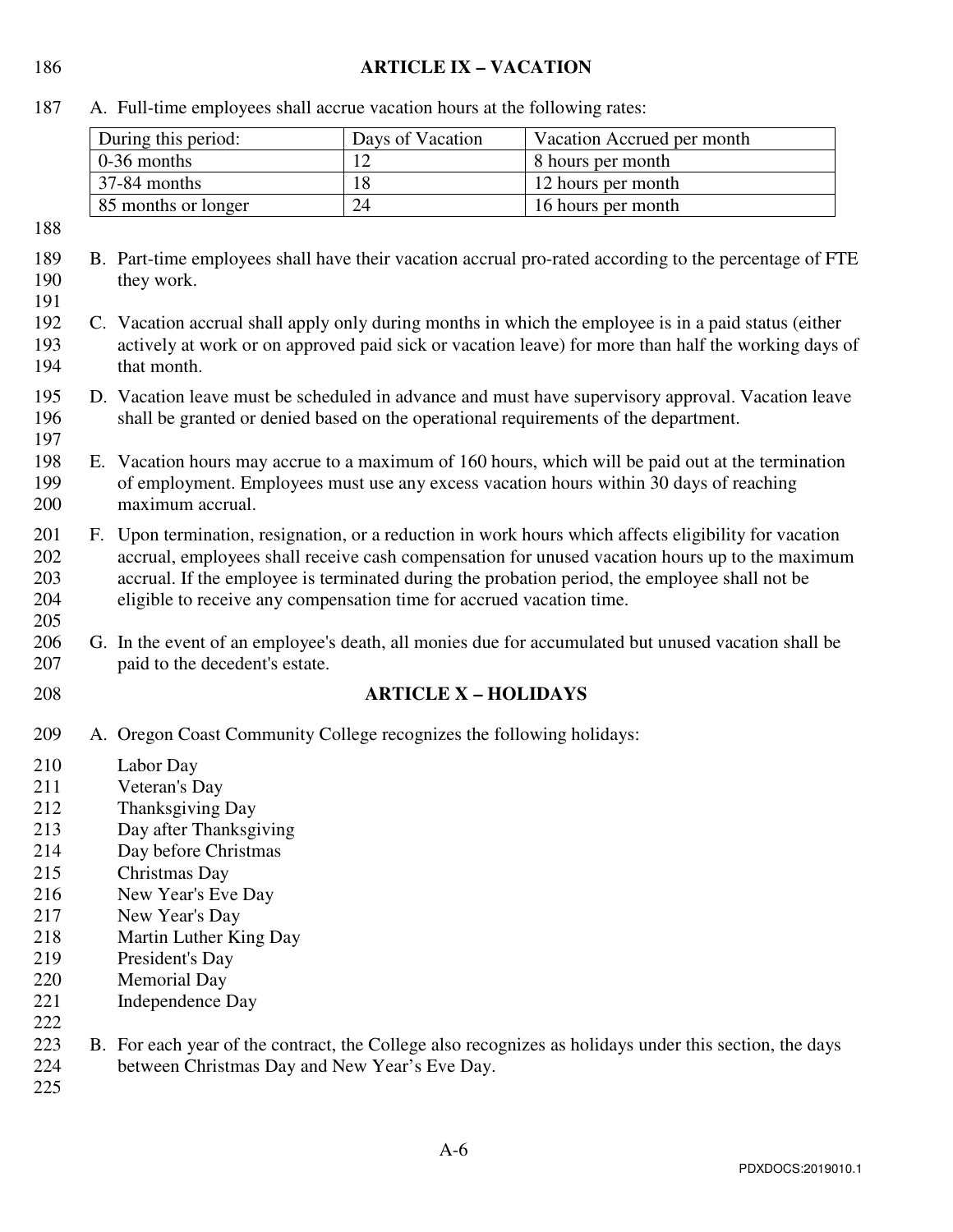- 226 C. Employees shall be paid for those holidays which fall within their normal work year not to exceed 227 eight (8) hours per holiday. If the College is on a four-ten-hour-day schedule during the  $4<sup>th</sup>$  of July 228 holiday, full-time employees shall be paid up to 10 hours for that holiday. Part-time employees 229 shall have the 10 hours for the  $4<sup>th</sup>$  of July pro-rated according to their FTE appointment.
- 231 D. Part-time employees shall have their holiday hours front-loaded in Paycom at the beginning of each 232 fiscal year. These holiday hours shall be pro-rated according to the percentage of appointed FTE. 233 These hours are designated for holidays only, not to exceed 8 hours per holiday. To use holiday 234 hours, employees must be in paid status (either actively at work or on approved paid sick or 235 vacation leave) for more than half the working days of the month in which the holiday occurs. 236 Holiday hours shall expire at the end of the fiscal year if not used. Holiday hours used, but not yet 237 earned, shall be deducted from a final check in the event of a separation.
- 239 E. When holidays occur on a Saturday, the preceding workday is observed as a holiday. When 240 holidays occur on Sunday, the following workday is observed as a holiday.
- 242 F. If an employee has agreed to work on a designated holiday, they will be compensated at double-243 time in lieu of holiday pay. 244
- 245 G. If a holiday occurs during an employee's authorized paid absence, the holiday will be paid and not 246 charged against sick or vacation time. Holidays occurring during leave without pay will be unpaid.
- 

230

238

241

# 247 **ARTICLE XI –LEAVES OF ABSENCE**

248 For the purpose of this article an immediate family member is defined as a parent, step-parent, spouse, 249 domestic partner, child, step-child, (when the employee serves in a parental relationship), grandchild, 250 brother, sister, grandparent, son-in-law, or daughter-in-law. The definition of a child will include 251 members of the household who are legally placed foster children or dependents for whom the 252 employee or employee's spouse is legal guardian. In-law relationships shall also include those who are 253 related to an employee through a domestic partner.

### 254 *11.1 Sick Leave*

- 255 A. Accrual: Full-time employees shall accrue sick leave at a rate of .04615 per hour worked, up to a 256 maximum accrual of 96 hours per year. Part-time employees eligible for benefits shall accrue sick 257 leave hours pro-rated by the percentage of their FTE appointment. Part-time employees not 258 eligible for benefits shall accrue sick leave at the rate of one (1) hour of sick leave for every thirty 259 (30) hours worked as outlined in Oregon Sick Leave Law. Sick leave shall accrue from the first 260 day of employment, however it may be used only upon successful completion of the initial ninety 261 (90) day probationary period.
- 262 263 For full-time and part-time employees who are eligible for benefits, to earn their full sick leave 264 accrual for a given month, they must be in a paid status (either actively at work or on approved 265 paid leave) for more than half of their scheduled workdays in that month. If they are not in a paid 266 status for more than half their scheduled workdays in a given month, then they shall accrue sick 267 leave at the rate of one (1) hour of sick leave for every thirty (30) hours worked as outlined in 268 Oregon Sick Leave Law. Unused sick leave shall accumulate for an unlimited number of hours.
- 269 270
- 271 B. Use: Sick leave may be taken to prevent loss of income as a result of absences due to illness,
- 272 injury, medical or dental appointments or when the health of others will be affected due to the 273 employee's condition.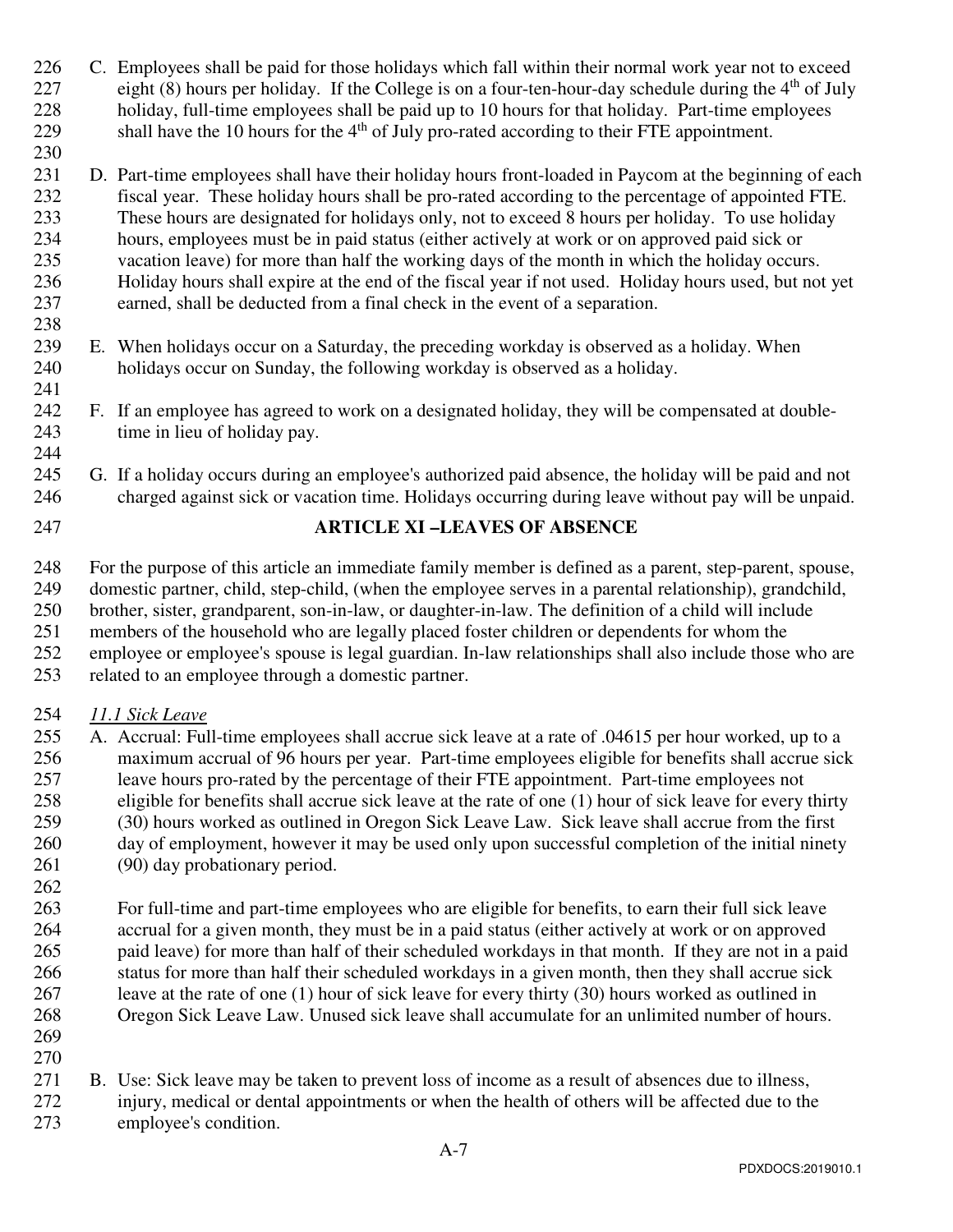- 274
- 275 Sick leave may also be taken to prevent loss of income resulting from absence due to an illness,
- 276 injury, medical or dental appointment of an employee's immediate family member.
- 277

### 278 *11.2 Personal Leave*

- 279 Employees who have completed their initial ninety (90) day probationary period shall receive sixteen
- 280 (16) personal leave hours per fiscal year. During the first year of eligibility, employees who are hired
- 281 during the second half of the fiscal year will receive one-half of the leave accrual. Personal leave must
- 282 be used prior to the end of the fiscal year. Part-time employees will receive personal leave based on a
- 283 percentage of their FTE appointment.
- 284 *11.3 Leaves under Federal and Oregon Law*
- 285 The College will provide employees eligible for leave under federal and state law leave to which they 286 are legally entitled.

# 287 *11.4 Bereavement Leave*

- 288 After completion of the initial ninety (90) day probationary period, employees shall be allowed up to 289 five (5) days of paid leave due to the death of an immediate family member.
- 290
- 291 *11.5 Education Leave*
- 292 Educational leave may be granted to an employee at the discretion of the College President for the
- 293 purpose of educational development. Educational development may include, but is not limited to:
- 294 obtaining professional certification, licensing, short-term training, or pursuing an educational
- 295 certificate or degree. This is unpaid leave separate and distinct from Tuition Waiver and Tuition
- 296 Reimbursement described in Articles XV and XVI.
- 297 298 *11.6 Legal Leave*
- 299 Employees required to appear in court or hearings due to a call to jury duty, a subpoena to appear to
- 300 testify where the employee is not personally the plaintiff, the defendant or the object of investigation
- 301 shall be allowed to attend without loss of pay. Any per diem fees paid for such duty shall be paid to the
- 302 college. 303
- 304 *11.7 Emergency Closure*
- 305 Unless the College locations have been declared closed, employees are expected to report to work. If 306 the College is declared closed due to reasons of an emergency nature, the employees shall suffer no 307 loss of pay up to forty (40) hours per fiscal year.
- 
- 308
- 309 *11.8 Inclement Weather*
- 310 College Closed: In the event of a full or partial-day closure due to inclement weather, the employee
- 311 shall suffer no loss of pay up to their regularly scheduled hours for the day(s) up to forty (40) hours per 312 fiscal year.
- 313
- 314 College Open: If an employee deems that they would not be safe traveling to work, they must notify
- 315 their supervisor. With supervisor approval, employees may either make up the hours during the work
- 316 week or substitute vacation or personal leave for the hours of work missed.
- 317 318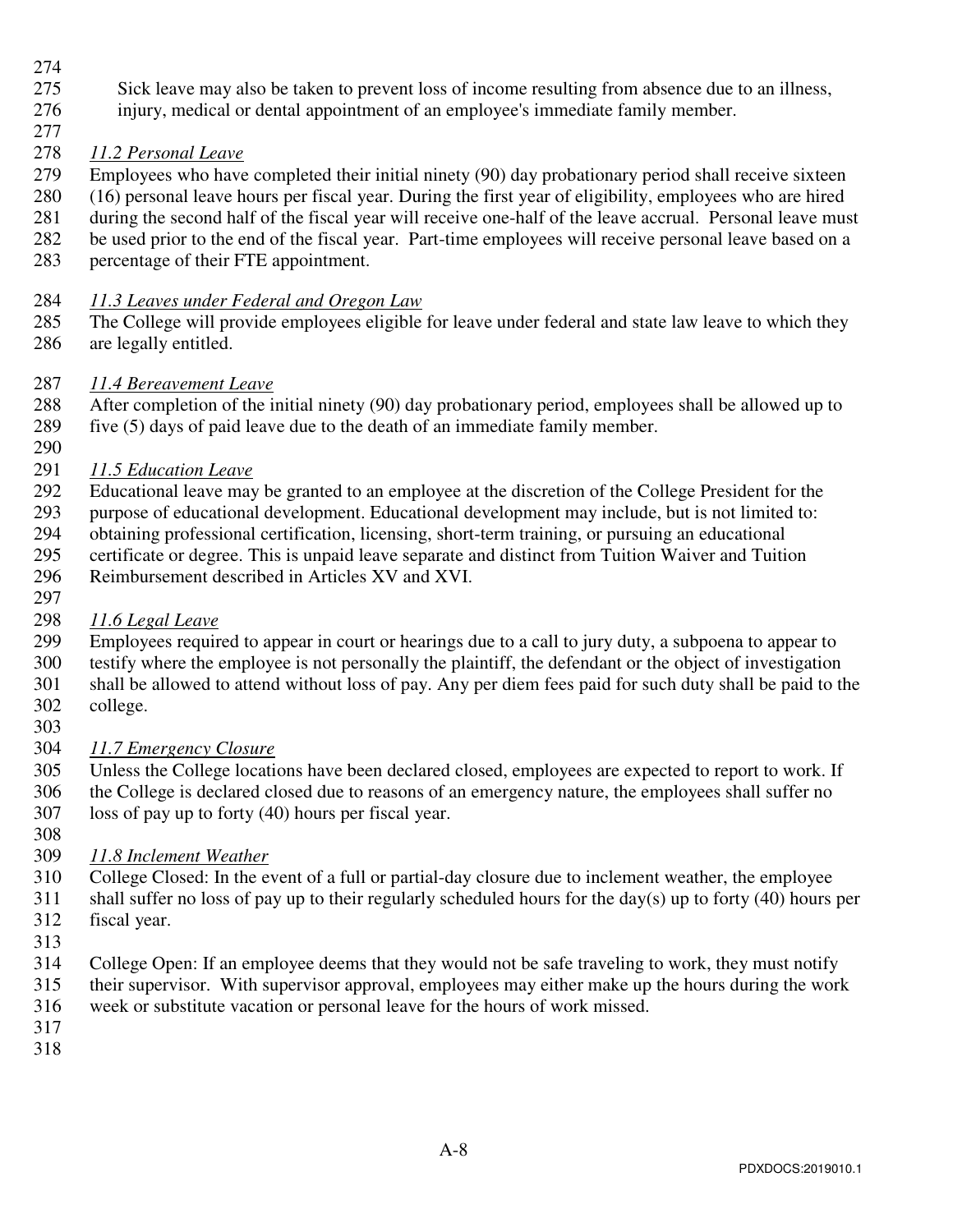#### 319 **ARTICLE XII – EVALUATIONS**

320 The College may, at its discretion, conduct performance evaluations which will include a review of the

- 321 employee's position description. A unit member may request an evaluation if the unit member has not 322 been evaluated in the previous fourteen (14) months. The Supervisor shall perform the evaluation
- 323 within one calendar month of the request or a written response as to why the evaluation is not
- 324 necessary.

325 Supervisors shall provide the employee a minimum of two (2) days' notice prior to meeting to formally

- 326 discuss a performance evaluation. The supervisor shall discuss the evaluation and provide the
- 327 employee with a copy. The official copy will be placed in the employee's personnel file. The
- 328 employee will sign the performance evaluation which acknowledges that he or she has read and
- 329 understands the contents. The employee's signature does not constitute agreement with the evaluation
- 330 but confirms that the employee has read and understands its content. The form will indicate the 331 agreement or disagreement of the employee with the content of the evaluation and the employee will
- 332 have the opportunity to provide written comments. A grievance concerning a performance evaluation
- 333 shall be limited to an allegation that the evaluation was done in bad faith.
- 

339

346

# 334 **ARTICLE XIII – DISCIPLINARY AND DISMISSAL PROCEDURES**

- 335 A. During the probation period, employee's employment is at will and the College may end the 336 employee's employment for any legal reason or no reason at all. An employee may not grieve a 337 dismissal that occurs during the probationary period.
- 338 B. Disciplinary action, after the probationary period, shall only be taken for just cause.
- 340 "Just cause" includes that:
- 341 o the employee knew or should have known that the act or acts engaged in were impermissible,
- 342 o the College had evidence that the act or acts occurred,
- 343 o the College provided the employee with an opportunity to provide information concerning the 344 College's concerns.
- 345 o the College did not act in an arbitrary or capricious manner
- 347 C. The parties agree that inadequate performance may be grounds for performance management and 348 possible dismissal, and that the College may dismiss an employee for inadequate performance 349 without formal discipline. 350
- 351 D. Prior to any adverse action, the employee shall be provided written notice outlining the 352 performance concerns and shall be given an appropriate amount of time to correct the outlined 353 deficiencies unless the performance concern is one that such notice and opportunity to improve is 354 not appropriate.
- 356 E. In the event a grievance is pursued to arbitration concerning dismissal based on inadequate 357 performance, the arbitrator will be limited to considering whether the College determined in good 358 faith that performance warranted dismissal.
- 359

355

- 360 F. Discipline actions may include:
- 361 o oral and written reprimands or warnings placed in the employee's personnel file
- 362 o demotion
- 363 o suspension
- 364 o dismissal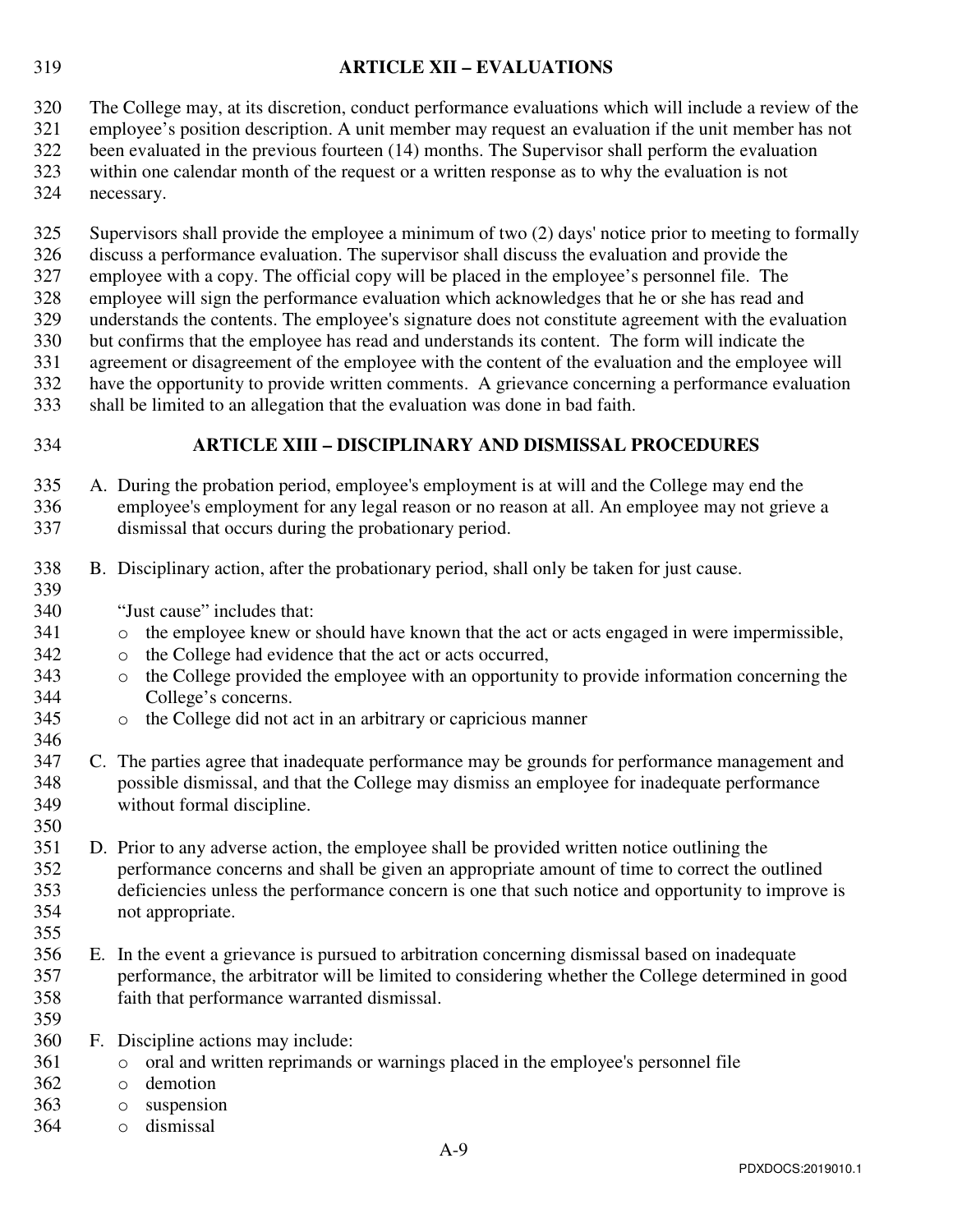| 365<br>366<br>367<br>368<br>369<br>370 | G. The College shall notify Union leadership of all written disciplines and non-probationary employee<br>dismissals.<br><b>ARTICLE XIV - GRIEVANCE PROCEDURES</b>                                                                                                                                                                                                                                                   |
|----------------------------------------|---------------------------------------------------------------------------------------------------------------------------------------------------------------------------------------------------------------------------------------------------------------------------------------------------------------------------------------------------------------------------------------------------------------------|
| 371<br>372                             | The purpose of this procedure is to provide for an orderly and expeditious process to secure, at the<br>lowest possible level, solutions to disputes relating to interpretation of the Agreement.                                                                                                                                                                                                                   |
| 373<br>374<br>375<br>376<br>377<br>378 | 14.1 Definitions<br>Grievant is defined as an employee or a group of employees who allege a violation of the terms of this<br>Agreement. The term grievant also includes the Union with respect to grievances growing out of an<br>alleged violation of its organizational rights under this Agreement, however, no grievance concerning<br>an alleged violation of organizational right is subject to arbitration. |
| 379<br>380                             | Grievance is defined as an allegation that a specific section of this Agreement has been violated.                                                                                                                                                                                                                                                                                                                  |
| 381<br>382<br>383<br>384<br>385        | A grievance shall not include any matter as to which the College is without authority to act, any matter<br>for which a specific remedy has been prescribed by State and/or Federal Statute, or the dismissal of a<br>probationary employee. A grievance shall not include any claim that the employee did not receive<br>leave that the employee believes he or she is entitled to under federal or state law.     |
| 386<br>387<br>388                      | Days are defined as Monday through Friday, excluding Saturdays, Sundays and College observed<br>holidays. Days shall also mean those College workdays that occur during term breaks.                                                                                                                                                                                                                                |
| 389<br>390<br>391                      | Occurrence is defined as when the grievant knew or reasonably should have known of the event giving<br>rise to the violation.                                                                                                                                                                                                                                                                                       |
| 392<br>393<br>394<br>395               | 14.2 Process<br>Informal Resolution: Whenever possible, grievances shall be discussed with the immediate supervisor<br>who has the authority to resolve the issue.                                                                                                                                                                                                                                                  |
| 396<br>397<br>398<br>399<br>400        | STEP ONE: The grievance shall be submitted in writing to the Office of Human Resources within (20)<br>days of the occurrence. The grievance document shall set forth a statement of the grievance and the<br>alleged facts involved, relevant dates, applicable provisions of the agreement violated and the relief<br>sought. A written decision shall be provided to the grievant and the Union within (10) days. |
| 401<br>402<br>403<br>404<br>405        | STEP TWO: In the event that the grievance is not resolved at step one, the grievant shall submit the<br>written grievance and supporting documentation to the College President within ten (10) days of<br>receipt of the Office of Human Resources or designee's written response at step one. The President<br>shall provide a written response with ten (10) days.                                               |
| 406<br>407                             | STEP THREE: If the step two decision is not acceptable to the Union, the Union shall notify the<br>President within ten (10) days that the grievance be submitted to final and binding arbitration.                                                                                                                                                                                                                 |
| 408<br>409<br>410<br>411               | Time Limits: Failure of the College at any step of the procedure to communicate a decision in writing<br>within the specified time limits shall permit the grievant to proceed to the next step. Failure of the<br>grievant at any step of the procedure to appeal the grievance to the next step within the specified time                                                                                         |
|                                        |                                                                                                                                                                                                                                                                                                                                                                                                                     |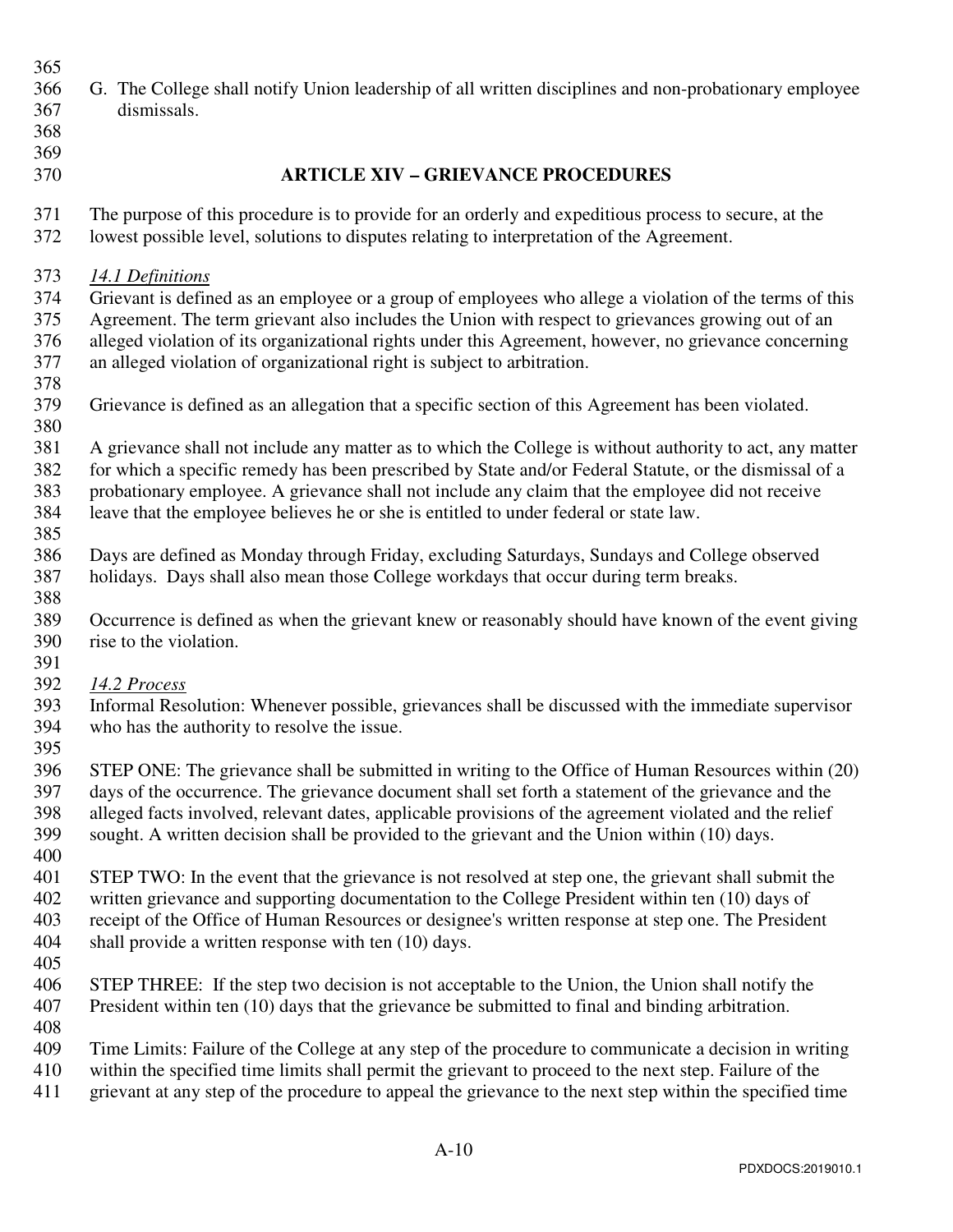- 412 limit shall deem the grievance resolved. Time limits at any step in the grievance procedure may be
- 413 extended if mutually agreed to in writing by the parties.

# 414 *14.3 Arbitration*

- 415 Within twenty (20) days after a written notice of arbitration the parties shall request that the Oregon
- 416 Employment Relations Board furnish a list of seven (7) Oregon and Washington arbitrators and, upon 417 receipt, alternately strike names until one (1) remains, and submit the matter to arbitration. The parties
- 418 may mutually select an arbitrator without requesting a list of arbitrators.
- 419

420 The designated arbitrator shall set a time and place for hearing which is agreeable to both parties. The 421 powers of the arbitrator shall be limited to interpreting this Agreement and determining if it has been 422 violated. The decision of the arbitrator shall be binding on all parties.

- 423
- 424 The arbitration hearing shall be set on a date or time that ensures that the grievant and union's
- 425 witnesses providing testimony at hearing shall suffer no loss of pay.
- 426
- 427 The fees and expenses of the arbitrator shall be shared equally by the parties.
- 

# 428 **ARTICLE XV – TUITION WAIVERS**

429 Unit members who work twenty (20) hours per week or more and who are not on a paid or unpaid

430 leave of absence (except for leaves protected by federal or state statutes providing entitlements to

431 leave, which does not include the Americans With Disabilities Act) may have their tuition waived for

432 15 credits or up to \$600 of non-credit classes each term for classes offered by the College. Classes not

- 433 offered directly by the College such as Ed2Go, hosted online classes, and SBDC, shall be made
- 434 available at the cost, if any, incurred by the College.

435 Employee dependents, (defined by the IRS as spouse, domestic partner, and/or a qualifying child), may 436 use the tuition waiver benefit.

- 437
- 438
- 439
- 

# 440 **ARTICLE XVI – TUITION REIMBURSEMENT/ADVANCE**

441 Unit members who work 20 hours per week or more may apply for tuition reimbursement for courses, 442 seminars or other study. Reimbursement applies to tuition only; costs incurred in attending classes, 443 fees, mileage, lodging, books supplies, etc. are not reimbursable items. Such courses must relate 444 directly to the employee's area of professional expertise. Reimbursement must be approved in advance 445 by the President and the member's immediate supervisor. Unit members utilizing this benefit must 446 provide the College, in advance, on a term-by-term basis, a plan of courses to be taken and any work 447 time that must be missed to accommodate this schedule. Appropriate receipts must be submitted with 448 the request for reimbursement or, with sufficient verification, the College may write the check to be 449 payable directly to the scholastic institution(s).

451

450 Reimbursement will be limited to the equivalent cost of nine quarter hours per year.

452 A grade of A, B, C, P, or S must be earned unless the class is non-credit or non-graded. Verification of

453 the final grade must be submitted upon completion of the class. If a unit member fails to achieve such a

454 grade or fails to complete a proposed plan of courses, the unit member will reimburse the College for

455 all previously paid tuition.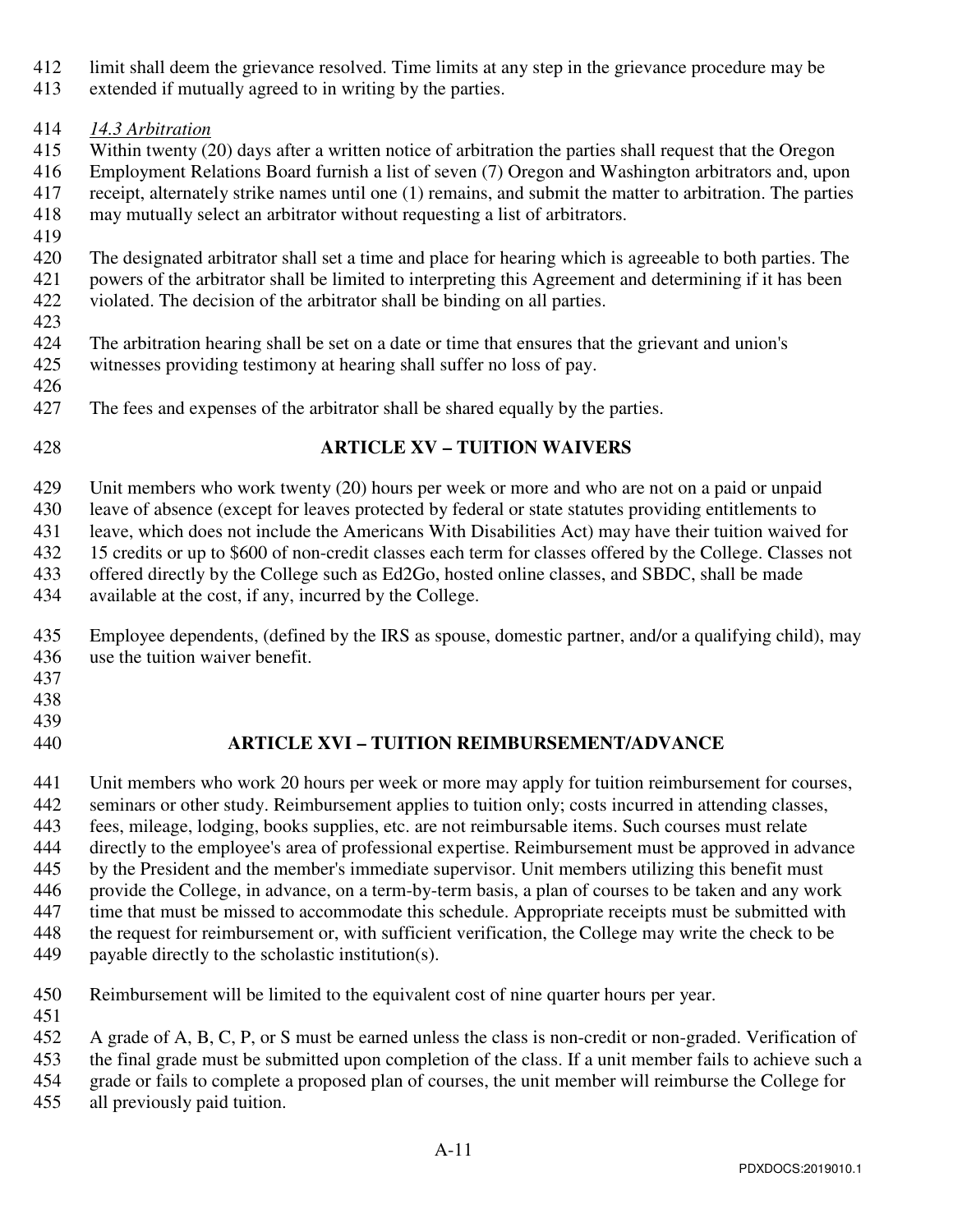# 456 **ARTICLE XVII – TRAVEL REIMBURSEMENT**  457 When employees are required by the College, as part of their job, to use their personal vehicles for 458 College business, or travel between college work sites, they shall be reimbursed according to the 459 College Travel Policy which follows the privately-owned-vehicle mileage reimbursement rates as set 460 forth by the General Services Administration (GSA). 461 **ARTICLE XVIII – PAY DAY**  462 On the  $5<sup>th</sup>$  of each month, all Classified employees will be paid for the actual hours worked in the 463 previous month. If the  $5<sup>th</sup>$  falls on a weekend, payday will be the preceding Friday. 464 The union acknowledges that any deduction from a final check is authorized under ORS 652.610(1)(d) 465 as in effect at the time of effectiveness of this Agreement. 466 **ARTICLE XIX – COMPENSATION**  467 The College will place new hires on the pay schedule that is attached as Appendix A. The schedule 468 will include the elimination of steps  $1 \& 2$ . 469 Effective July 1, 2019, and on July 1 in the subsequent year covered by this agreement, all current 470 employees, will advance two steps (a 4% increase) on the pay schedule. Additionally, in each year of 471 the contract a 2% structural adjustment shall be applied to the pay schedule. 472 **ARTICLE XX – BENEFITS**  473 Medical, Dental, Vision 474 For employees with a .75 – 1.0 FTE appointment, the College will pay the monthly premium for 475 medical, dental and vision coverage up to a maximum of: 476 Employee Only - \$640 477 Employee and Children - \$1,050 478 Employee and Spouse/Domestic Partner - \$1,100 479 Employee, Spouse/Domestic Partner and Children - \$1,540 480 481 Employees with a .5 - .74 FTE appointment will have a monthly premium paid by the College prorated 482 to the percentage of appointment. 483 484 If an employee chooses not to take any of the mandated employer insurance (medical, dental, vision), 485 if permitted by law, \$100 per month shall be deposited into a Section 403-b account on behalf of the 486 employee. 487 488 The Benefits Advisory Committee (a representational committee) will meet annually to review and 489 advise upon any changes to the College-offered benefits.

490

# 491 **ARTICLE XXI – RECLASSIFICATION**

492 If a unit member believes that his or her position is not properly classified under the College's salary 493 schedule, the unit member may make a formal written request to his or her supervisor, on a form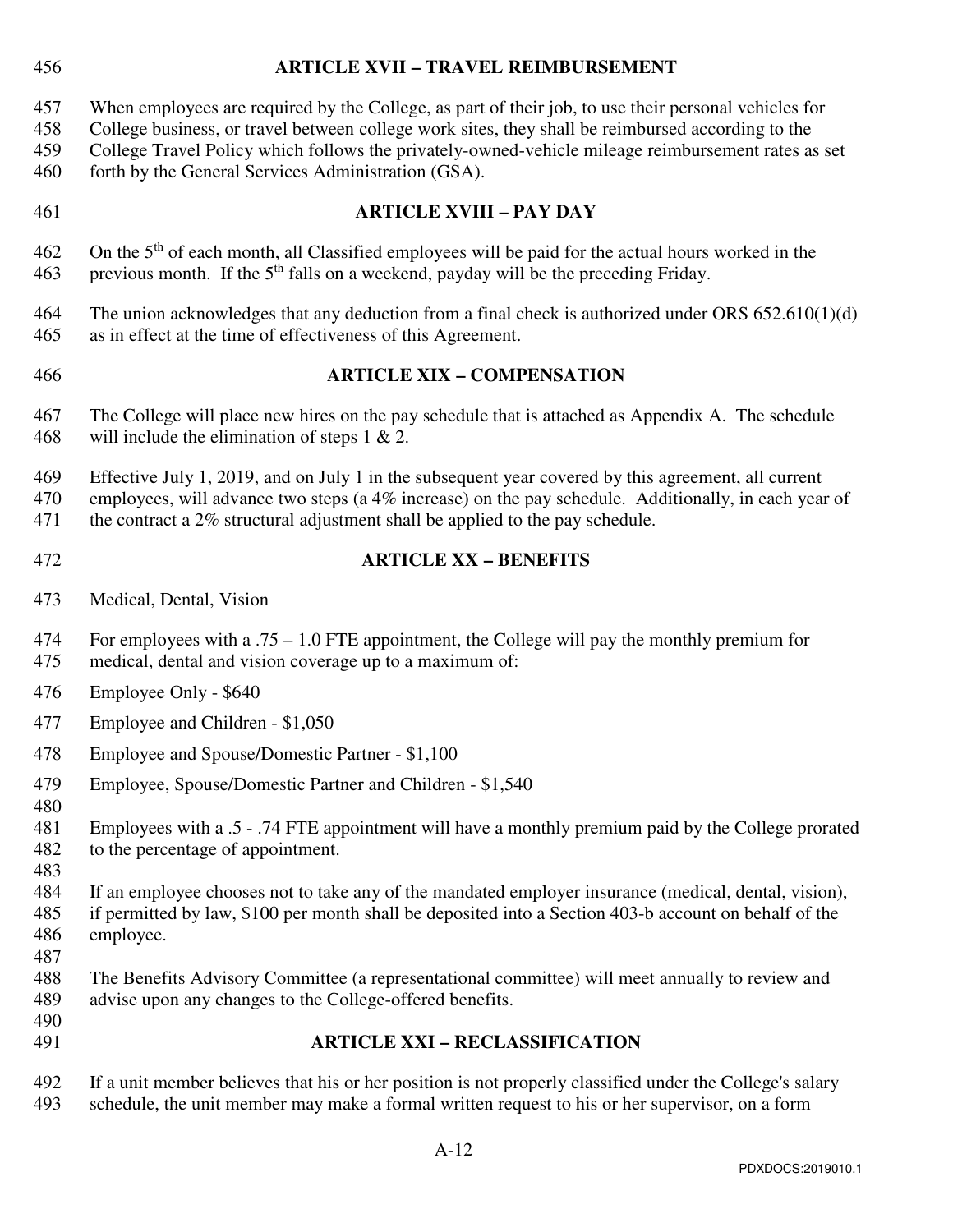494 prepared by the College, to review the classification. The reclassification form shall be available either

495 on the College website at www.oregoncoastcc.org or through the Office of Human Resources.

496 An employee may not make a formal request for a review more than once every two (2) years. The

497 supervisor will meet with the employee within thirty (30) calendar days of receiving the completed

498 reclassification form to review the request and a determination concerning the request will be made

499 within sixty (60) calendar days of receipt of the completed reclassification form. The employer can

- 500 extend the deadline for a final determination by up to thirty (30) additional days by notifying the
- 501 employee of the need for additional time prior to the sixty (60) day deadline.
- 

### 502 **ARTICLE XXII – RETIREMENT**

503 In accordance with established PERS directives, the College provides a retirement plan through the 504 Public Employees Retirement System (PERS). PERS membership is available to employees who are 505 appointed to PERS qualifying positions. OCCC will pay the employer contribution and will, 506 additionally, "pick-up" the employee contribution to the plan for eligible members. Part-time 507 employees appointed to positions which do not meet this requirement may still be eligible if working 508 concurrently for another PERS covered employer.

### 509 **ARTICLE XXIII – NONDISCRIMINATION**

510 The College is committed to providing equal employment opportunity through the practice of non-

511 discrimination with regard to race, color, sex, sexual orientation, religion, age, national origin, marital

512 status, disability or any other status protected by law. The College is committed to providing

- 513 reasonable accommodation to qualified individuals with disabilities in accordance with applicable law.
- 

# 514 **ARTICLE XXIV – LAYOFF OF STAFF**

515 A. The College may lay off a unit member because of abolition of position, shortage of funds or work, 516 a material change in duties, or changes in the organization the College determines warrant a layoff. 517 In the event employee reductions become necessary the College will notify the Union and the 518 affected employee(s) at least 14 days in advance of any layoff. A layoff is defined as elimination 519 of a position or positions or a reduction of the overall employment hours from 20 hours or above to 520 less than 20 hours. Duties performed in conjunction with laid-off positions may be reassigned to 521 other employees if those duties are appropriate to the other employees' classifications.

- 522 B. No temporary or permanent separation of a unit member from the College as a penalty or 523 disciplinary action will be considered a layoff.
- 524 C. Laid-off unit members will be eligible for recall to their former positions up to 12 months from the 525 date of lay off. The laid-off unit member will be responsible for maintaining with the College a 526 current address, e-mail address, and telephone number where the member can be contracted. 527
- 528 D. If recall is offered the offer shall be sent by certified mail; any laid-off unit member offered a 529 recalled position must confirm acceptance of his/her former position within to five business days of 530 receipt of the offer. The unit member must be available to report to work within 15 days or he/she 531 will forfeit all recall rights. Failure to confirm acceptance will also result in forfeiture of recall 532 rights.
- 533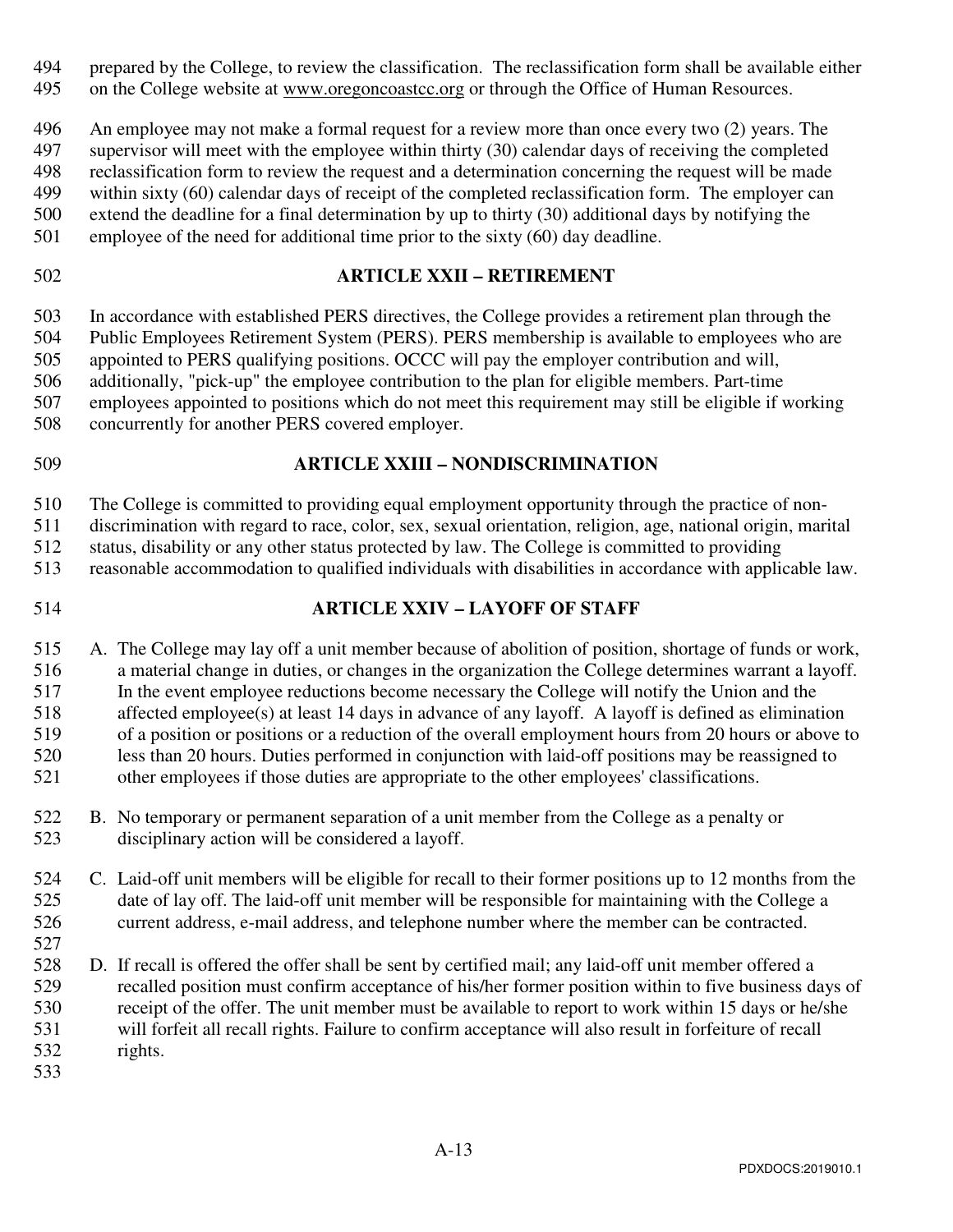- 534 E. Employees returning from a layoff shall have previously accrued sick leave reinstated.
- 535 Participation and/or eligibility for PERS benefits will be governed by PERS rules and regulations
- 536 existing at the time of the recall.
- 

### 537 **ARTICLE XXV – STRIKES/LOCKOUTS**

- 538 The bargaining unit employees agree that during the term of this Agreement they will not call,
- 539 encourage, support, or in any way be involved in any form of strike, boycott, slowdown, work 540 stoppage or picketing and the College will not lock out employees.
- 541 **ARTICLE XXVI SCOPE OF THE AGREEMENT**
- 542 This Agreement modifies or replaces the College's policies and practices which are in conflict with a 543 provision of the Agreement.
- 544 The parties agree that they have had full opportunity to negotiate over mandatory subjects of
- 545 bargaining and that all agreements reached during bargaining are reflected in this Agreement. After
- 546 ratification, this Agreement shall not be modified in whole or in part except by the mutual consent of
- 547 the parties in a written agreement.
- 

### 548 **ARTICLE XXVII – SEPARABILITY**

549 If any provision(s) of this Agreement are declared invalid by any court or State administrative law 550 body with jurisdiction to make such a declaration, the provision(s) shall no longer be operative or

551 binding on the parties, but the remainder of the Agreement shall be of full force and effect.

# 552 **ARTICLE XXVIII – DURATION**

553 Unless otherwise noted, this Agreement shall take effect on the first day of the month following 554 ratification by both parties and shall remain in full force and effect until through June 30, 2021.

| 555<br>556<br>557<br>558 | <b>AFT-Oregon Coast</b><br>United Employees, Local 6020, AFT,<br><b>AFL-CIO</b> | <b>Oregon Coast Community College</b>          |
|--------------------------|---------------------------------------------------------------------------------|------------------------------------------------|
| 559<br>560<br>561<br>562 |                                                                                 | $\rm{By:}$<br>Dr. Birgitte Ryslinge, President |
| 563<br>564<br>565        | Date                                                                            | Date                                           |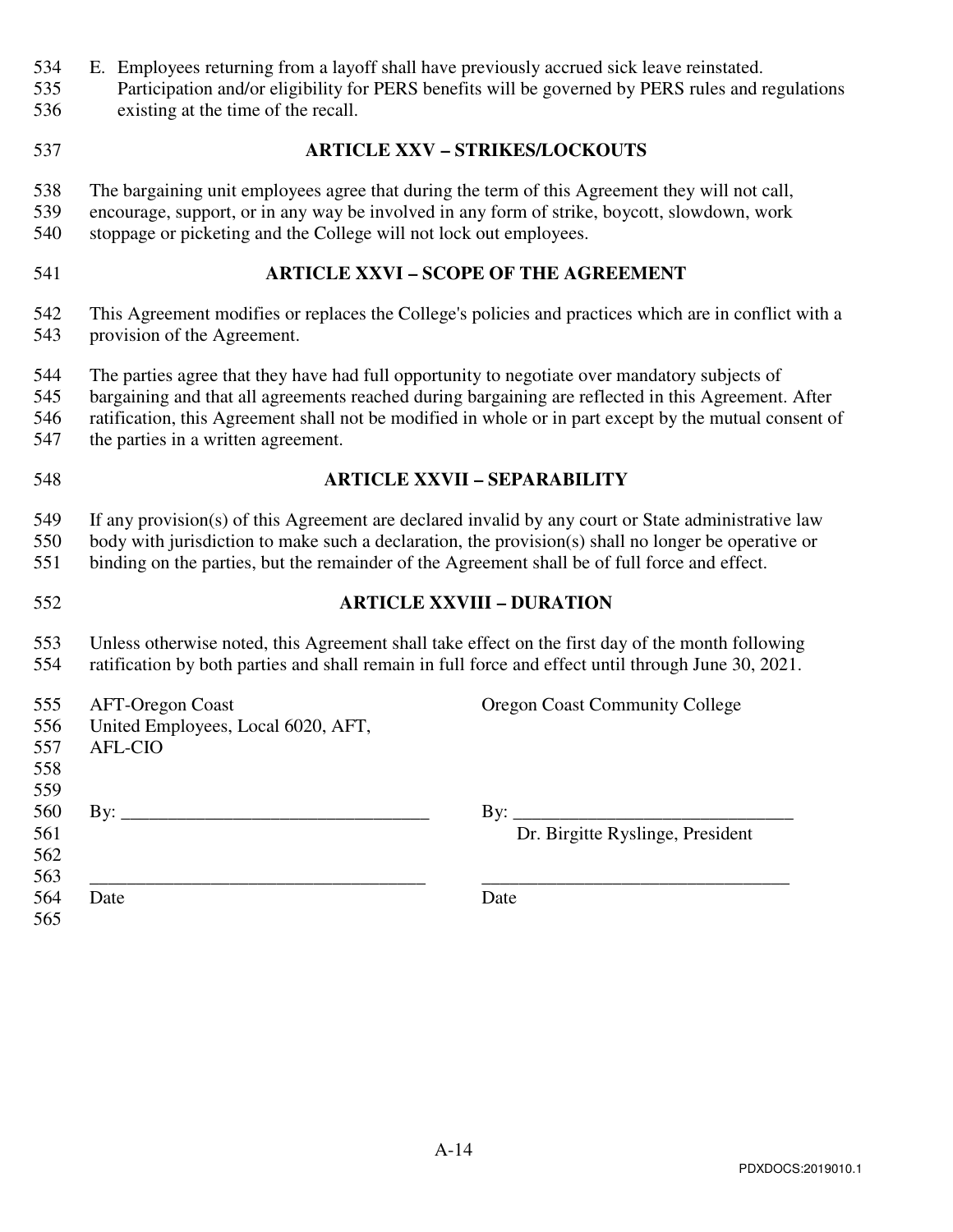#### **OREGON COAST COMMUNITY COLLEGE Support Staff (Classified/Non-Exempt)Effective July 1, 2019Includes 2% Structural Adjustment**

#### **ANNUAL PAY SCHEDULE**

|       | Step-2% |         |        |          |        |        |         |                      |                   |                                                     |         |         |        |                                                                                         |        |        |                                                     |        |                          |  |        |
|-------|---------|---------|--------|----------|--------|--------|---------|----------------------|-------------------|-----------------------------------------------------|---------|---------|--------|-----------------------------------------------------------------------------------------|--------|--------|-----------------------------------------------------|--------|--------------------------|--|--------|
| Grade |         |         |        |          |        |        |         |                      |                   |                                                     |         |         |        |                                                                                         |        |        |                                                     |        |                          |  |        |
|       | 24.462  | 124,951 | 25.450 | 125,959  | 26,478 | 27,008 | 27,548  | 28,099               | 28,661            | $29,234$ 29,819                                     |         | 30,415  | 31,024 | $31,644$ 32,277                                                                         |        | 32,923 | 33,581                                              | 34.253 | 34,938 35,637            |  | 36,349 |
|       | 26,29   | 26.823  | 27.359 | 27.906   | 28.464 | 29,034 | 29,614  | $30,207$ 30,811      |                   | 31,427 32,055                                       |         | 132,697 |        | $33.351$ 34.018 34.698                                                                  |        | 35,392 | 36,100   36,822   37,558   38,309                   |        |                          |  | 39,075 |
|       | 28.269  | 28,834  | 29.411 | 29,999   | 30,599 | 31,211 |         |                      |                   | 31,835   32,472   33,122   33,784   34,460   35,149 |         |         |        | $35,852$ 36,569 37,300                                                                  |        | 38,046 | 38,807 39,583 40,375 41,182                         |        |                          |  | 42,006 |
|       | 30.389  | 30.997  | 31.617 | 32.249   | 32.894 |        |         |                      |                   | 33,552 34,223 34,907 35,606 36,318 37,044           |         | 37,785  | 38,541 | 39,311                                                                                  | 40,098 |        | 40,900 41,718                                       |        | 42.552   43.403   44.271 |  | 45.157 |
|       | 32.668  | 33.322  | 33.988 | l 34.668 | 35.361 |        |         |                      |                   |                                                     |         |         |        | 36.068   36.790   37.526   38.276   39.042   39.822   40.619   41.431   42.260   43.105 |        | 43.967 | 44.847   45.743   46.658   47.591                   |        |                          |  | 48.543 |
|       | 35.118  | 135,821 | 36.537 | 37,268   | 38,013 | 38.774 | 39,549  | 40,340 41,147 41,970 |                   |                                                     | 42,809  | 43,665  |        | 44,539 45,429 46,338                                                                    |        | 47,265 | 48,210   49,174   50,158   51,161                   |        |                          |  | 52,184 |
|       | 37.752  | 38.507  | 39.277 | 40.063   | 40,864 | 41,682 | L42.515 | 43,365               | $ 44,233 $ 45,117 |                                                     | 146,020 | 46,940  |        | 47,879 48,837 49,813                                                                    |        |        | 50,810 51,826                                       |        | 52,862   53,919   54,998 |  | 56,098 |
|       | 40,584  | 41,395  | 42,223 | 43,068   | 43,929 |        |         |                      |                   | 44,808  45,704   46,618   47,550   48,501   49,471  |         | 50,461  |        |                                                                                         |        |        | 51,470   52,499   53,549   54,620   55,713   56,827 |        | 57,963 59,123            |  | 60,305 |

#### **MONTHLY PAY SCHEDULE**

|       | Step-2% |       |       |       |                |       |       |       |       |       |       |       |       |       |       |       |       |       |       |       |       |
|-------|---------|-------|-------|-------|----------------|-------|-------|-------|-------|-------|-------|-------|-------|-------|-------|-------|-------|-------|-------|-------|-------|
| Grade |         |       |       |       |                |       |       | 10    |       |       | נו    | 14    | 15    | 16    |       | 18    | 19    | 20    | 21    |       | 23    |
| в     | 2.039   | 2.079 | 2.121 | 2.163 | 2,207          | 2,251 | 2,296 | 2,342 | 2,388 | 2,436 | 2,485 | 2,535 | 2,585 | 2,637 | 2,690 | 2.744 | 2,798 | 2,854 | 2,911 | 2,970 | 3,029 |
|       | 2,191   | 2,235 | 2,280 | 2.326 | 2,372          | 2,419 | 2.468 | 2,517 | 2,568 | 2,619 | 2,671 | 2.725 | 2.779 | 2,835 | 2,891 | 2,949 | 3,008 | 3,068 | 3,130 | 3,192 | 3,256 |
| D     | 2,356   | 2,403 | 2,451 | 2,500 | 2,550          | 2,601 | 2,653 | 2,706 | 2,760 | 2,815 | 2,872 | 2,929 | 2,988 | 3,047 | 3,108 | 3,171 | 3,234 | 3,299 | 3,365 | 3,432 | 3,501 |
|       | 2.532   | 2.583 | 2,635 | 2,687 | 2,74           | 2.796 | 2,852 | 2,909 | 2,967 | 3,026 | 3,087 | 3,149 | 3,212 | 3,276 | 3,341 | 3.408 | 3.476 | 3,546 | 3,617 | 3,689 | 3,763 |
|       | 2,722   | 2.777 | 2,832 | 2,889 | 2,947          | 3,006 | 3,066 | 3,127 | 3,190 | 3,253 | 3,319 | 3,385 | 3,453 | 3,522 | 3,592 | 3,664 | 3,737 | 3,812 | 3,888 | 3,966 | 4,045 |
|       | 2,927   | 2.985 | 3,045 | .106  | 3,168          | 3,231 | 3,296 | 3,362 | 3,429 | 3,497 | 3,567 | 3,639 | 3,712 | 3.786 | 3,861 | 3,939 | 4,017 | 4,098 | 4,180 | 4,263 | 4,349 |
| н     | 3.146   | 3.209 | 3.273 | 3.339 | 3,405          | 3.473 | 3,543 | 3,614 | 3,686 | 3,760 | 3,835 | 3,912 | 3.990 | 4.070 | 4.151 | 4.234 | 4,319 | 4.405 | 1,493 | 4,583 | 4,675 |
|       | 3,382   | 3,450 | 3,519 | 3.589 | $3,66^{\circ}$ | 3,734 | 3.809 | 3,885 | 3,963 | .042  | .123  | 4,205 | 4,289 | 4,375 | 4.462 | 4,552 | 1,643 | 4,736 | 4,830 | 4,927 | 5,025 |

#### **HOURLY PAY SCHEDULE**

|       | Step-2% |       |       |       |       |             |       |       |       |       |          |       |       |       |       |       |       |       |       |       |       |
|-------|---------|-------|-------|-------|-------|-------------|-------|-------|-------|-------|----------|-------|-------|-------|-------|-------|-------|-------|-------|-------|-------|
| Grade |         |       |       |       |       |             |       | 10    |       |       | 19<br>נו | 14    | 15    | 16    |       | 18    | 19    | 20    | 21    | 22    | 23    |
| в     | 1.76    | 12.00 | 12.24 | 12.48 | 12.73 | 12.98       | 13.24 | 13.51 | 13.78 | 14.06 | 14.34    | 14.62 | 14.92 | 15.21 | 15.52 | 15.83 | 16.14 | 16.47 | 16.80 | 17.13 | 7.48° |
| ~     | 12.64   | 12.90 | 13.15 | 13.42 | 13.68 | 13.96       | 4.24  | 14.52 | 14.81 | 15.1  | 15.41    | 15.72 | 16.03 | 16.35 | 16.68 | 17.02 | 17.36 | 17.70 | 18.06 | 18.42 | 18.79 |
|       | 13.59   | 13.86 | 14.14 | 14.42 | 14.71 | 15.01       | 5.31  | 15.61 | 15.92 | 16.24 | 16.57    | 16.90 | 17.24 | 7.58  | 17.93 | 18.29 | 18.66 | 19.03 | 19.41 | 19.80 | 20.20 |
|       | 14.6'   | 4.90  | 15.20 | 15.50 | 15.81 | 16.13       | 16.45 | 16.78 | 7.12  | 7.46  | 7.81     | 18.17 | 18.53 | 18.90 | 19.28 | 19.66 | 20.06 | 20.46 | 20.87 | 21.28 | 21.71 |
|       | 15.7    | 16.02 | 16.34 | 16.67 | 17.00 | 17.34       | 7.69  | 18.04 | 18.40 | 18.77 | 19.15    | 19.53 | 19.92 | 20.32 | 20.72 | 21.14 | 21.56 | 21.99 | 22.43 | 22.88 | 23.34 |
| G     | 16.88   | 7.22  | 17.57 | 7.92  | 18.28 | 18.64       | 19.01 | 19.39 | 19.78 | 20.18 | 20.58    | 20.99 | 21.41 | 21.84 | 22.28 | 22.72 | 23.18 | 23.64 | 24.11 | 24.60 | 25.09 |
|       | 18.15   | 18.51 | 18.88 | 19.26 | 19.65 | 20.04       | 20.44 | 20.85 | 21.27 | 21.69 | 22.12    | 22.57 | 23.02 | 23.48 | 23.95 | 24.43 | 24.92 | 25.41 | 25.92 | 26.44 | 26.97 |
|       | 19.51   | 19.90 | 20.30 | 20.7  | 21.12 | .54<br>- 21 | 21.97 | 22.41 | 22.86 | 23.32 | 23.78    | 24.26 | 24.75 | 25.24 | 25.74 | 26.26 | 26.78 | 27.32 | 27.87 | 28.42 | 28.99 |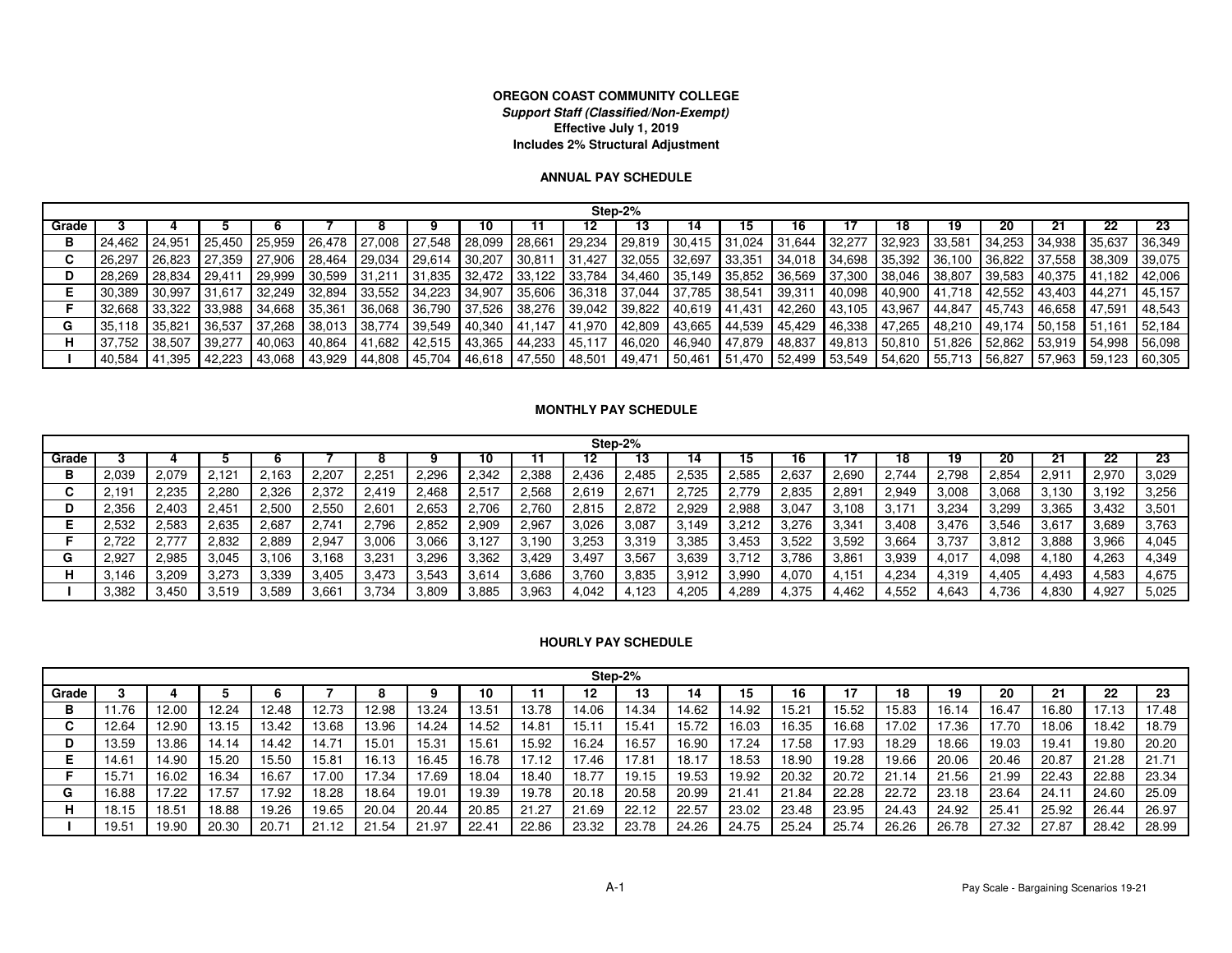#### **OREGON COAST COMMUNITY COLLEGE Support Staff (Classified/Non-Exempt)Effective July 1, 2020Includes Structural Adjustment of 2%**

#### **ANNUAL PAY SCHEDULE**

|       | Step-2% |               |        |                      |                 |                          |                               |               |                                                         |               |        |        |        |                               |  |         |                             |        |                                            |                |        |
|-------|---------|---------------|--------|----------------------|-----------------|--------------------------|-------------------------------|---------------|---------------------------------------------------------|---------------|--------|--------|--------|-------------------------------|--|---------|-----------------------------|--------|--------------------------------------------|----------------|--------|
| Grade |         |               |        |                      |                 |                          |                               | 10            |                                                         |               |        |        | כ ו    |                               |  |         |                             | 20     |                                            |                |        |
|       | 24.945  | 125.444       |        | 25,952 26,472 27,001 |                 | 27.541                   | 28,092                        | 28,654 29,227 |                                                         | 29,811        | 30,407 | 31,016 |        | 31,636 32,269 32,914          |  |         | 33,572 34,244 34,929 35,627 |        |                                            | 36.340         | 37,067 |
|       | 26.816  | <b>27.352</b> | 27.899 | 28.457               | 29,026          | 29,607                   | $\vert$ 30,199 30,803 31,419  |               |                                                         | 32,047        | 32,688 | 33,342 |        | $134,009$ $134,689$ $135,383$ |  | 136,090 | 36,812 37,548 38,299        |        |                                            | 39,065         | 39,847 |
|       | 28.827  | 29.403        | 29,991 | 30,591               | 31,203 31,827   |                          | 32,464                        |               | $33,113$ 33,775 34,451                                  |               | 35,140 | 35,842 |        | $36,559$ 37,290 38,036        |  | 38,797  | 39,573                      | 40,364 | 41,172 41,995                              |                | 42,835 |
|       | 30.989  | 31,609        | 32.241 | 32,886               | $33.543$ 34,214 |                          | 34,898                        |               | $\mid$ 35,596 $\mid$ 36,308 $\mid$ 37,034 $\mid$ 37,775 |               |        | 38,531 | 39,301 | 40,087 40,889                 |  | 41,707  | 42,541                      |        | 43,392 44,260 45,145                       |                | 46.048 |
|       |         | 33.979        | 34.659 | $35,352$ I           | 36,059          | 36,780                   | 37,516 38,266 39,031          |               |                                                         | 39,812 40,608 |        | 41,420 |        | 42,249 43,094 43,956          |  | 44,835  | 45.731   46.646   47.579    |        |                                            | <b>148.531</b> | 49.501 |
|       | 35.81   | 36,528        | 37.258 | $38,003$             | 38,763          | 39,539                   | $140.329$ $141.136$ $141.959$ |               |                                                         | 42,798 43,654 |        | 44,527 |        | $145,417$ 46,326 47,252       |  | 48,197  |                             |        | 49,161   50,145   51,147   52,170          |                | 53.214 |
|       | 38,497  | 39.267        | 40,053 | 40,854               | 41.671          | 42.504                   | 43,354                        | 44,221        | 45,106                                                  | 46,008 46,928 |        | 47,866 |        | 48,824 49,800 50,796          |  |         |                             |        | 51,812   52,848   53,905   54,984   56,083 |                | 57,205 |
|       | 41,385  | 42,212        |        | 43,056 43,918        | 44,796          | 45,692   46,606   47,538 |                               |               | 48,489                                                  | 49,458 50,447 |        | 51,456 |        | 52,486 53,535 54,606          |  |         |                             |        | 55.698   56.812   57.948   59.107   60.289 |                | 61,495 |

#### **MONTHLY PAY SCHEDULE**

|       | Step-2% |       |       |            |       |       |       |       |                |                |       |       |       |                   |       |       |       |       |       |       |       |
|-------|---------|-------|-------|------------|-------|-------|-------|-------|----------------|----------------|-------|-------|-------|-------------------|-------|-------|-------|-------|-------|-------|-------|
| Grade |         |       |       |            |       |       |       | 10    |                |                | נו    | 14    | 15    |                   |       | 18    | 19    | 20    | 21    | 22    | 23    |
| в     | 2.079   | 2.120 | 2,163 | 2,206      | 2,250 | 2,295 | 2,341 | 2,388 | 2,436          | 2.484          | 2,534 | 2,585 | 2,636 | 2,689             | 2,743 | 2.798 | 2,854 | 2,911 | 2,969 | 3,028 | 3,089 |
|       | 2.235   | 2,279 | 2,325 | $2.37^{1}$ | 2.419 | 2.467 | 2,517 | 2.567 | 2,618          | 2.67           | 2,724 | 2.778 | 2,834 | $2,89^{\circ}$    | 2,949 | 3,008 | 3,068 | 3,129 | 3,192 | 3,255 | 3,321 |
|       | 2,402   | 2,450 | 2,499 | 2,549      | 2,600 | 2,652 | 2,705 | 2,759 | 2,815          | $2,87^{\circ}$ | 2.928 | 2,987 | 3,047 | 3.108             | 3,170 | 3,233 | 3,298 | 3,364 | 3,431 | 3,500 | 3,570 |
|       | 2.582   | 2,634 | 2,687 | 2,740      | 2,795 | 2,851 | 2,908 | 2,966 | 3,026          | 3,086          | 3,148 | 3,21  | 3,275 | 3,341             | 3,407 | 3,476 | 3,545 | 3,616 | 3,688 | 3,762 | 3,837 |
|       | 776     | 2,832 | 2,888 | 2.946      | 3,005 | 3,065 | 3,126 | 3,189 | 3,253          | 3,318          | 3,384 | 3,452 | 3,521 | 3.59 <sup>1</sup> | 3,663 | 3,736 | 3,81  | 3,887 | 3,965 | 4,044 | 4,125 |
|       | 2.984   | 3,044 | 3,105 | 167،       | 3,230 | 3,295 | 3,361 | 3,428 | 3,497          | 3,566          | 3,638 | 3,71  | 3,785 | 3,860             | 3,938 | 4,016 | 4,097 | 4.179 | 4,262 | 4,348 | 4,434 |
|       | 3.208   | 3.272 | 3,338 | 3.404      | 3.473 | 3.542 | 3,613 | 3,685 | 3,759          | 3,834          | 3.911 | 3,989 | 4.069 | 4,150             | 4,233 | 4,318 | 4.404 | 4.492 | 4,582 | 4,674 | 4,767 |
|       | 3,449   | 3.518 | 3,588 | 3.660      | 3,733 | 3,808 | 3,884 | 3,961 | $4.04^{\circ}$ | 122            | 4,204 | 4,288 | 4,374 | 4.46              | 4,550 | 4,642 | .734  | 4,829 | 4,926 | 5,024 | 5,125 |

#### **HOURLY PAY SCHEDULE**

|          | Step-2% |       |       |                |       |       |       |       |       |       |          |       |       |                |       |       |                |       |                |       |       |
|----------|---------|-------|-------|----------------|-------|-------|-------|-------|-------|-------|----------|-------|-------|----------------|-------|-------|----------------|-------|----------------|-------|-------|
| Grade    |         |       |       |                |       |       |       | 10    |       | 12    | 19<br>נו | 14    | 15    | 16             |       | 18    | 19             | 20    | 21             | 22    | 23    |
| в        | 12.00   | 12.23 | 12.48 | 12.73          | 12.98 | 13.24 | 13.51 | 13.78 | 14.05 | 14.33 | 14.62    | 14.91 | 15.21 | $15.5^{\circ}$ | 15.82 | 16.14 | 16.46          | 16.79 | 17.13          | 7.47  | 17.82 |
| <b>.</b> | 12.89   | 13.15 | 13.41 | 13.68          | 13.95 | 14.23 | 14.52 | 14.81 | 15.11 | 15.41 | 15.72    | 16.03 | 16.35 | 16.68          | 17.01 | 17.35 | 7.70           | 18.05 | $18.4^{\circ}$ | 18.78 | 19.16 |
|          | 13.86   | 14.14 | 14.42 | $14.7^{\circ}$ | 15.00 | 15.30 | 15.61 | 15.92 | 16.24 | 16.56 | 16.89    | 17.23 | 17.58 | 7.93           | 18.29 | 18.65 | 19.03          | 19.41 | 19.79          | 20.19 | 20.59 |
|          | 14.90   | 15.20 | 15.50 | 15.81          | 16.13 | 16.45 | 16.78 | 17.1  | 7.46  | 17.81 | 18.16    | 18.52 | 18.89 | 19.27          | 19.66 | 20.05 | 20.45          | 20.86 | 21.28          | 21.70 | 22.14 |
|          | 16.02   | 16.34 | 16.66 | 7.00           | 17.34 | 17.68 | 18.04 | 18.40 | 18.77 | 19.14 | 19.52    | 19.91 | 20.31 | 20.72          | 21.13 | 21.56 | 21.99          | 22.43 | 22.87          | 23.33 | 23.80 |
| G        | 17.22   | 7.56  | 17.91 | 18.27          | 18.64 | 19.01 | 19.39 | 19.78 | 20.17 | 20.58 | 20.99    | 21.41 | 21.84 | 22.27          | 22.72 | 23.17 | 23.64          | 24.11 | 24.59          | 25.08 | 25.58 |
|          | 18.51   | 18.88 | 19.26 | 19.64          | 20.03 | 20.43 | 20.84 | 21.26 | 21.69 | 22.12 | 22.56    | 23.01 | 23.47 | 23.94          | 24.42 | 24.91 | $25.4^{\circ}$ | 25.92 | 26.43          | 26.96 | 27.50 |
|          | 19.90   | 20.29 | 20.70 |                | 21.54 | 21.97 | 22.41 | 22.85 | 23.31 | 23.78 | 24.25    | 24.74 | 25.23 | 25.74          | 26.25 | 26.78 | 27.31          | 27.86 | 28.42          | 28.99 | 29.57 |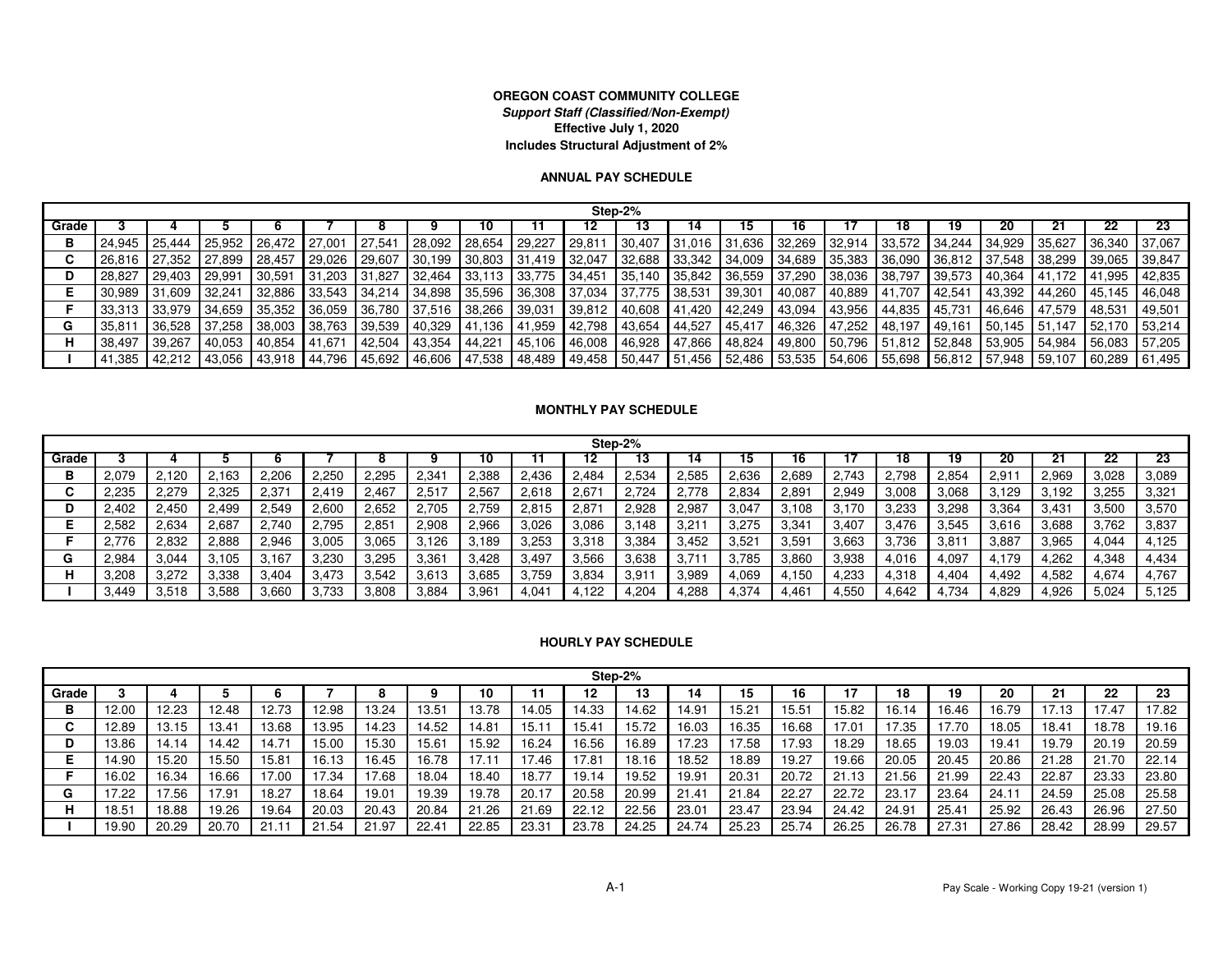### **APPENDIX B**

#### OREGON COAST COMMUNITY COLLEGE Memorandum of Understanding Casual Employees

Oregon Coast Community College does not desire nor intend to use the Classified employee class to supplant current or new Classified positions. It is our goal that when Classified-type workload requirements are regular (predictable throughout a year) and continuing (expected for the years to come), the College will create and staff new, regular Classified positions contingent on resource availability.

Recognizing that there will be on-going circumstances in which the "regular and continuing" standard is either not met or not yet met, the College seeks to establish the category of "Casual Employees."

A casual employee is an employee with an assignment that does not exceed 599 hours per year, and whose assignment automatically ends on June 30<sup>th</sup> of each fiscal year.

In addition, casual employees:

- Are not be included in the AFT-Oregon Coast United Employees, Local 6020, AFT, AFL-CIO bargaining unit;
- The total FTE of casual assignments at any given time will not exceed 20% of the total FTE of the Classified Support Staff group.
- Do not receive benefits except for the minimums set forth by Federal and State law; and
- Are not the same as "temporary" employees (defined as represented, fixed-duration employees, for example those hired through a grant).

Examples where the College would use Casual employees at a Classified level (categories are not mutually exclusive):

- 1. Student employees
- 2. A short-term (less than 6 months) vacancy in a regular, represented position. Examples:
	- o Position is vacated due to retirement or resignation, and the program or area workload requires that the work continue to be performed while the search process for a new permanent hire moves forward.
	- o Regular employee in a position is on leave and will return.
- 3. When a new staffing structure is in development, pending a new permanent structure, which could include new Classified positions if a final determination to implement the structure is made.
- 4. For work that is by nature, filled by transitory employees, where there is high turnover both because the work requires very recent exposure, and also because the people